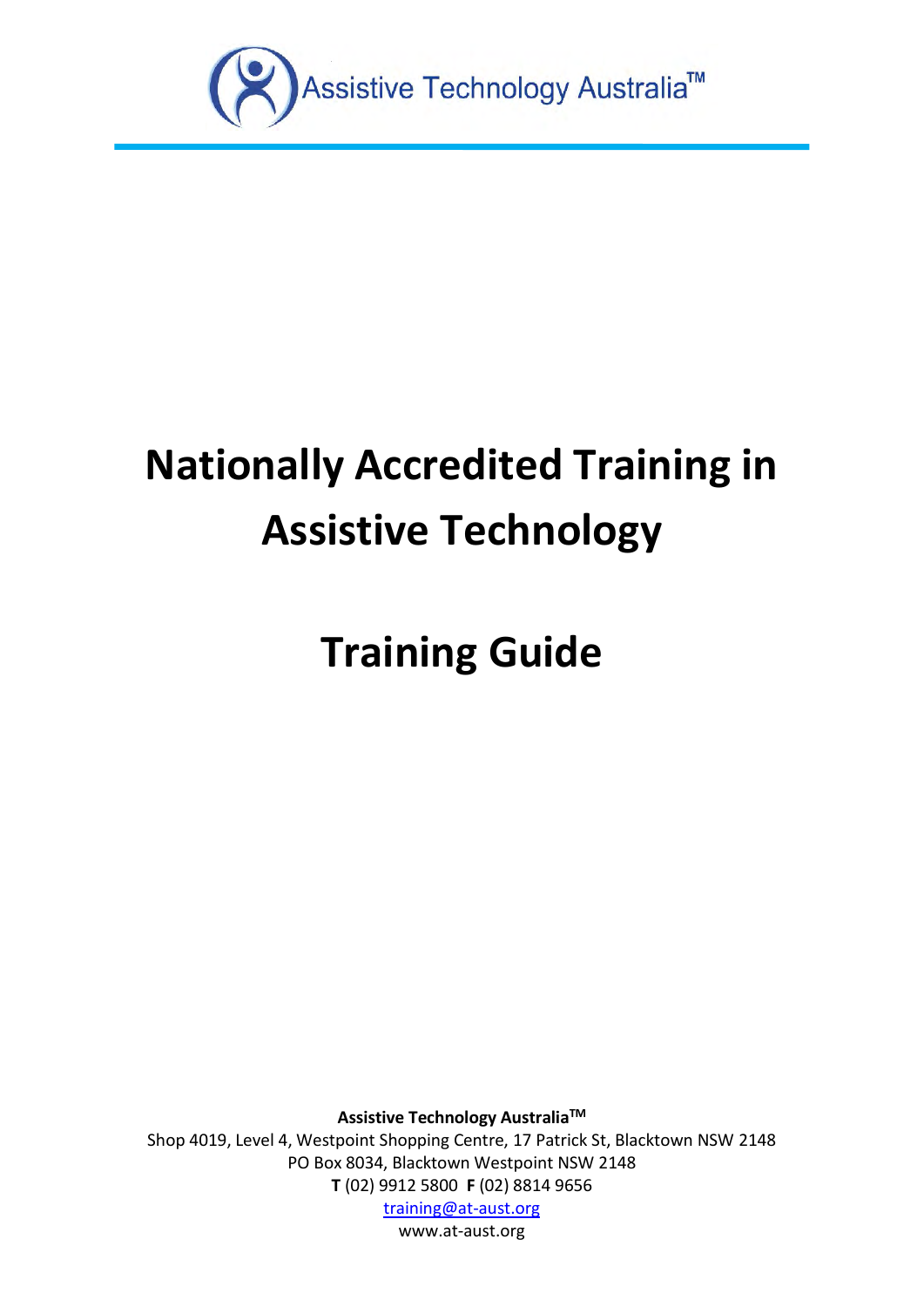**This resource was developed by** 



**This work is copyright. All rights reserved including that of translation into other languages. No part of this document may be reproduced, copied, scanned, stored in retrieval system, recorded, or transmitted in any form or by any means, without the prior written permission of the copyright owner.**

**© Assistive Technology Australia 2022**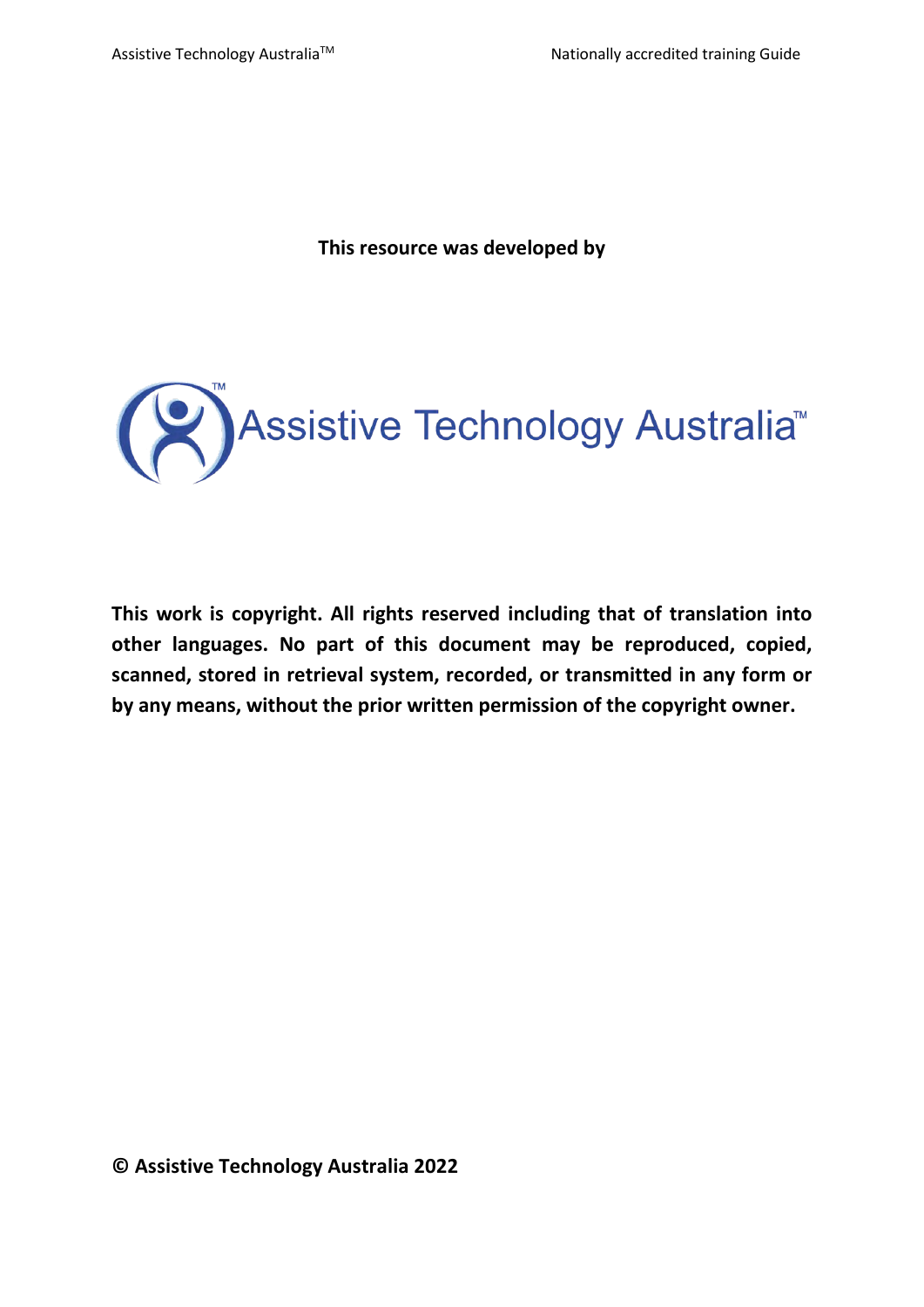# **Contents**

| Enrolling in the Nationally Accredited Training in Assistive Technology24 |  |
|---------------------------------------------------------------------------|--|
|                                                                           |  |
|                                                                           |  |
|                                                                           |  |
|                                                                           |  |
|                                                                           |  |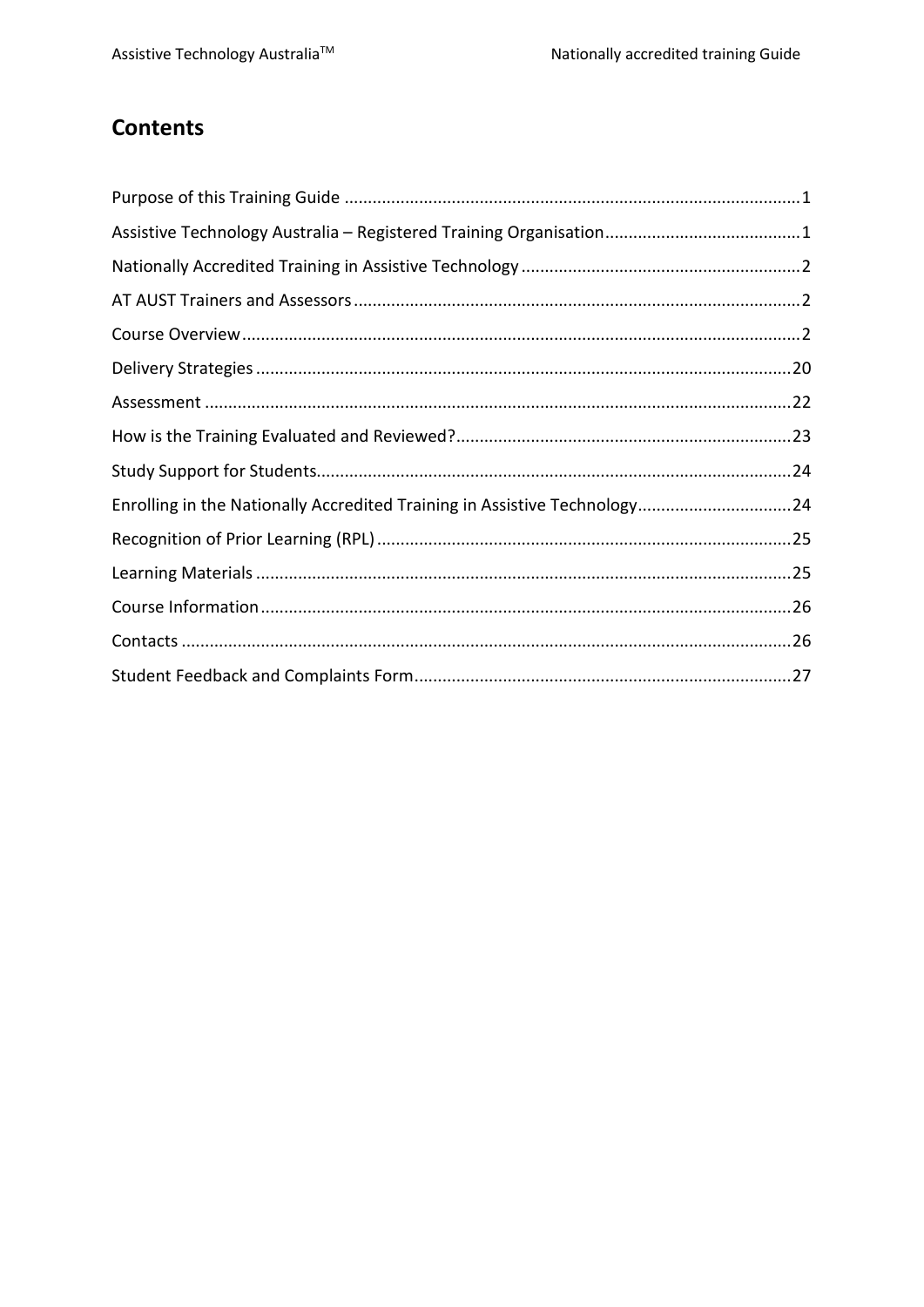# <span id="page-3-0"></span>**Purpose of this Training Guide**

The purpose of this guide is to provide an overview of the Nationally Accredited Training in Assistive Technology

Prior to enrolling in, please read this Training Guide and the Student Handbook. If you have any questions, or would like to more information about Assistive Technology Australia as a Registered Training Organisation (RTO No90707) and the requirements for the enrolment in Nationally Accredited Training in Assistive Technology, please phone (02) 9912 5800 or email: training@at-aust.org

## <span id="page-3-1"></span>**Assistive Technology Australia – Registered Training Organisation**

AT-AUST is a registered training organization, providing competency-based training for allied health professionals and environment professionals. The AT-AUST vision is to provide endless possibilities for all. The purpose of the AT-AUST is to provide impartial advice, information and leadership on assistive technology that builds possibilities for choice. The need for accessible, universally designed built environment to suits people of all ages & abilities have been reflected in the AT-AUST vision & mission statements for more than 30 years.

Information about AT AUST programs can be found by:

- calling our office on telephone 02 9912 5800
- emailing training@at-aust.org
- visiting the AT Australia website[: http://www.at-aust.org](http://www.at-aust.org/)

Our staff will provide personalised advice to help with training needs. All training is interactive and practical, creating an environment where students learn with, and from each other.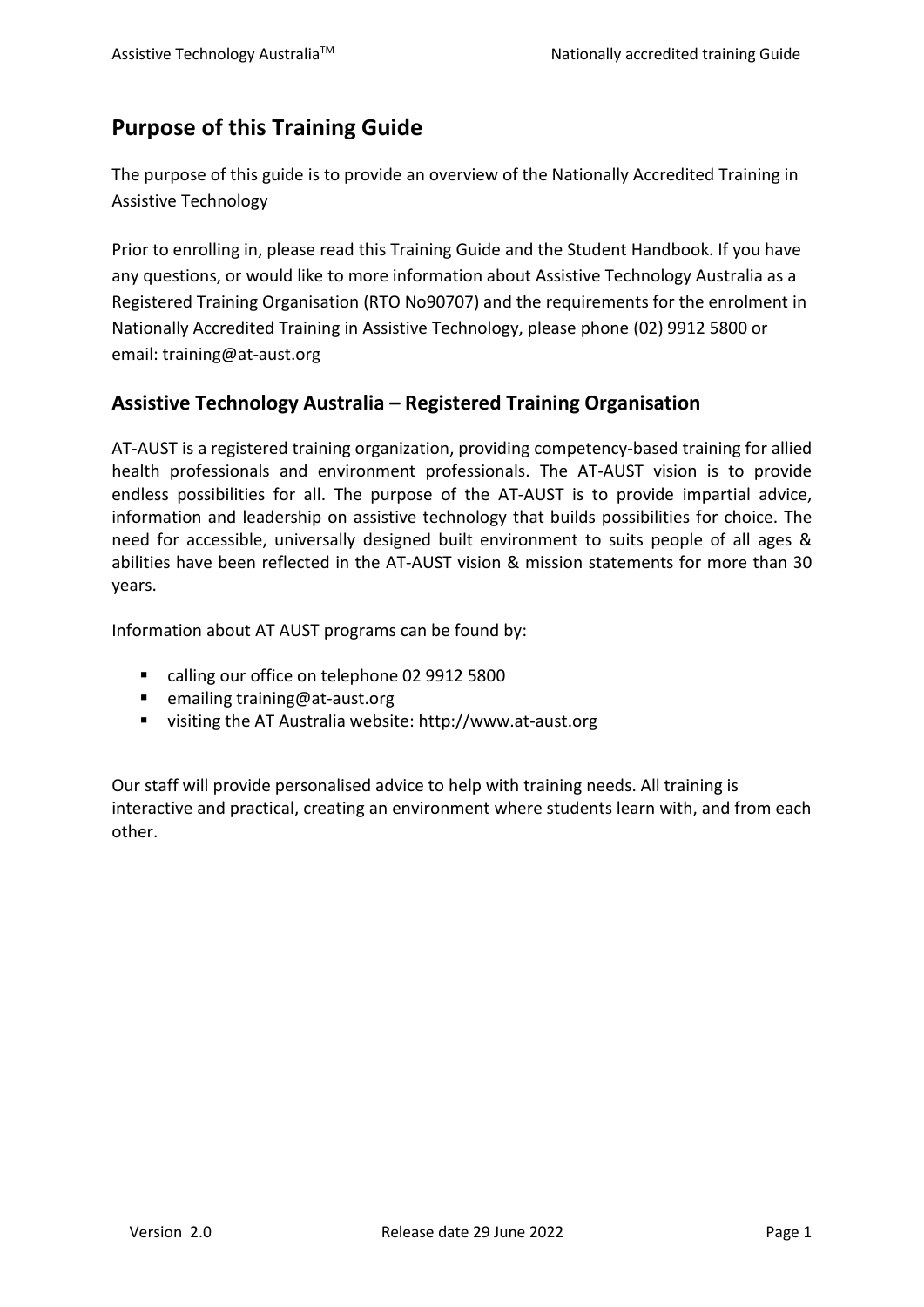# <span id="page-4-0"></span>**Nationally Accredited Training in Assistive Technology**

#### **Program's Aim**

The aim of these nationally recognised individual unit or group of units, is to provide students to extend their Assistive Technology (AT) knowledge and skills.

These particularly suit AT sales staff, customer service staff, and direct care workers assisting their clients and even allied health professionals needing to understand AT which they are not familiar.

### <span id="page-4-1"></span>**AT AUST Trainers and Assessors**

- **have the TAE40116 Certificate IV in Training and Assessment qualification along with** extensive training and assessment experience.
- are qualified Allied Health Professionals with 3+ years' experience working in assistive technology.
- other industry experts may also be involved, working alongside the assessor to conduct training and assessment.
- **•** have participated in a training program induction giving them a sound understanding of the complete training package and all AT Australia Training policies and procedures.
- participate in continuous professional development programs to maintain currency in their areas of expertise.

AT AUST is a leader in its field. All staff employed to deliver training and conduct workplace assessments meet the curriculum requirements for vocational training qualifications including WHS, access and equity awareness and also have recent industry experience.

# <span id="page-4-2"></span>**Course Overview**

Nationally accredited training in Assistive Technology will allows students to extend their Assistive Technology (AT) knowledge and skills. Assessment is an integral component and students will receive a Statement of Attainment for any unit/s completed including assessment.

Students who do not successfully complete or choose not to complete the set learning and assessment tasks will be issued with a Certificate of Participation.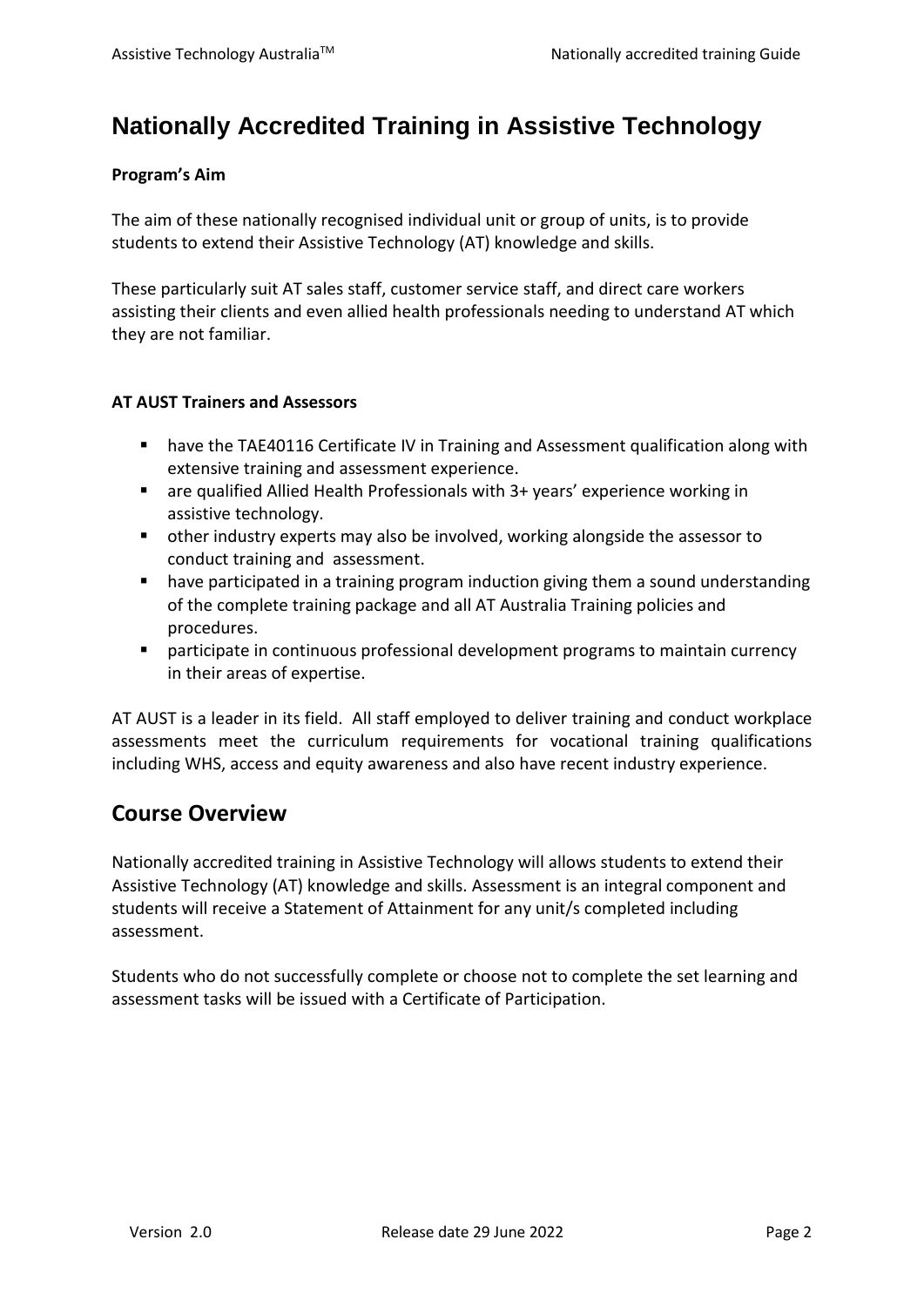AT AUST will be delivering the following units of competency in the nationally accredited training.

| <b>Unit</b> | <b>Unit Code</b> | Unit title                                                                                              |
|-------------|------------------|---------------------------------------------------------------------------------------------------------|
| 1.          | NAT10909001      | Provide expert advice and guidance on assistive technology for<br>communication                         |
| 2.          | NAT10909002      | Provide expert advice and guidance on walking and mobility aids                                         |
| 3.          | NAT10909003      | Provide expert advice and guidance on manual wheelchairs                                                |
| 4.          | NAT10909004      | Provide expert advice and guidance on powered mobility options                                          |
| 5.          | NAT10909005      | Provide expert advice and guidance on assistive technology for<br>self-care activities                  |
| 6.          | NAT10909006      | Provide expert advice and guidance on assistive technology for<br>lifting and transferring activities   |
| 7.          | NAT10909007      | Provide expert advice and guidance on assistive technology for<br>transport                             |
| 8.          | NAT10909008      | Provide expert advice and guidance on assistive technology for<br>daily living activities               |
| 9.          | NAT10909009      | Provide expert advice and guidance on assistive technology for<br>computer access and office activities |
| 10.         | NAT10909010      | Provide expert advice and guidance on pressure support surfaces                                         |
| 11.         | NAT10909011      | Provide expert advice and guidance on assistive technology in the<br>built environment                  |
| 12.         | NAT10909012      | Provide expert advice and guidance on digital assistive technology<br>solutions                         |
| 13.         | NAT10909013      | Provide expert advice and guidance on assistive technology for<br>leisure activities                    |
| 14.         | NAT10909014      | Provide expert advice and guidance on assistive technology for<br>vision impairment                     |
| 15.         | NAT10909015      | Provide expert advice and guidance on assistive technology for<br>hearing impairment                    |
| 16.         | NAT10909016      | Provide expert advice and guidance on assistive technology for<br>memory loss                           |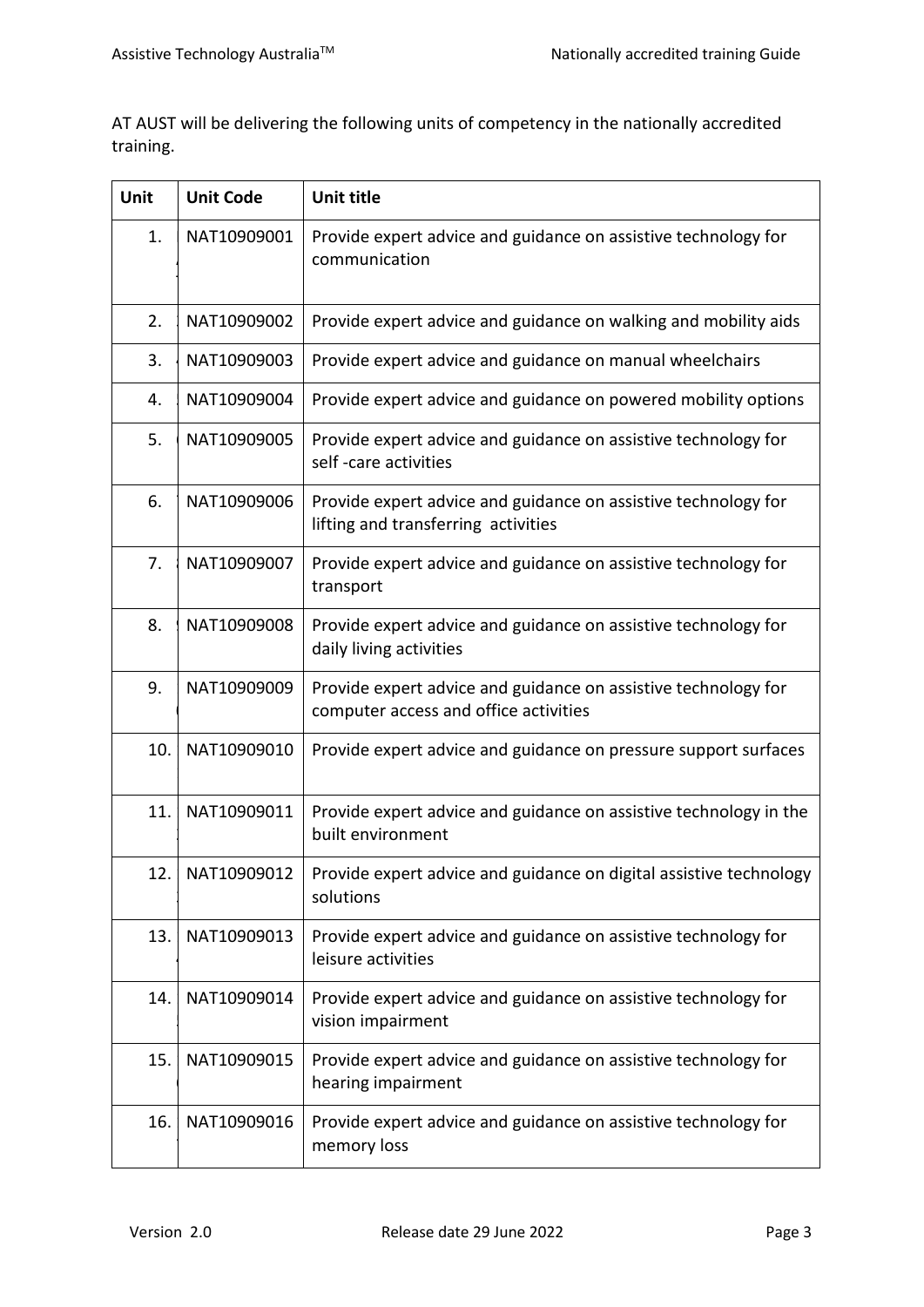### **Nationally accredited training in Assistive Technology – Units of Competency**

Please see below for list of key topics covered in each unit of competency.

### **NAT10909001 - Provide expert advice and guidance on assistive technology for communication**

This unit applies to workers within the disability, health and aging sectors who require a broad knowledge of communication devices and other assistive technology solutions for clients.

|                | <b>Element</b>                                           |     | <b>Key Topics</b>                                                                                                                   |
|----------------|----------------------------------------------------------|-----|-------------------------------------------------------------------------------------------------------------------------------------|
| 1.             | Establish needs<br>and goals of<br>client                | 1.1 | Identify client's current level of functioning and any future<br>changes that may occur.                                            |
|                |                                                          | 1.2 | Identify what is required for client to participate in activities<br>and tasks important to them.                                   |
|                |                                                          | 1.3 | Identify environmental supports and barriers that impact the<br>client's ability to participate in activities and tasks             |
|                |                                                          | 1.4 | Identify the type of assistive technology that may assist the<br>client.                                                            |
| $\overline{2}$ | Explore and<br>source assistive<br>technology<br>options | 2.1 | Research communication assistive technology options that<br>suit the client's needs and goals.                                      |
|                |                                                          | 2.2 | Identify features of the assistive technology and apply these<br>to the client's needs.                                             |
|                |                                                          | 2.3 | Determine specifications of the assistive technology meet the<br>requirements of the client and their environment/s.                |
|                |                                                          | 2.4 | Consider and address other factors that may influence the<br>reliable, repetitive and effective use of the assistive<br>technology. |
| 3              | Provide advice                                           | 3.1 | Present assistive technology options for choice.                                                                                    |
|                | and guidance<br>to client                                | 3.2 | Provide information about considerations when using the<br>assistive technology.                                                    |
|                |                                                          | 3.3 | Identify and provide detail when further assistance is required<br>to determine suitable assistive technology selection.            |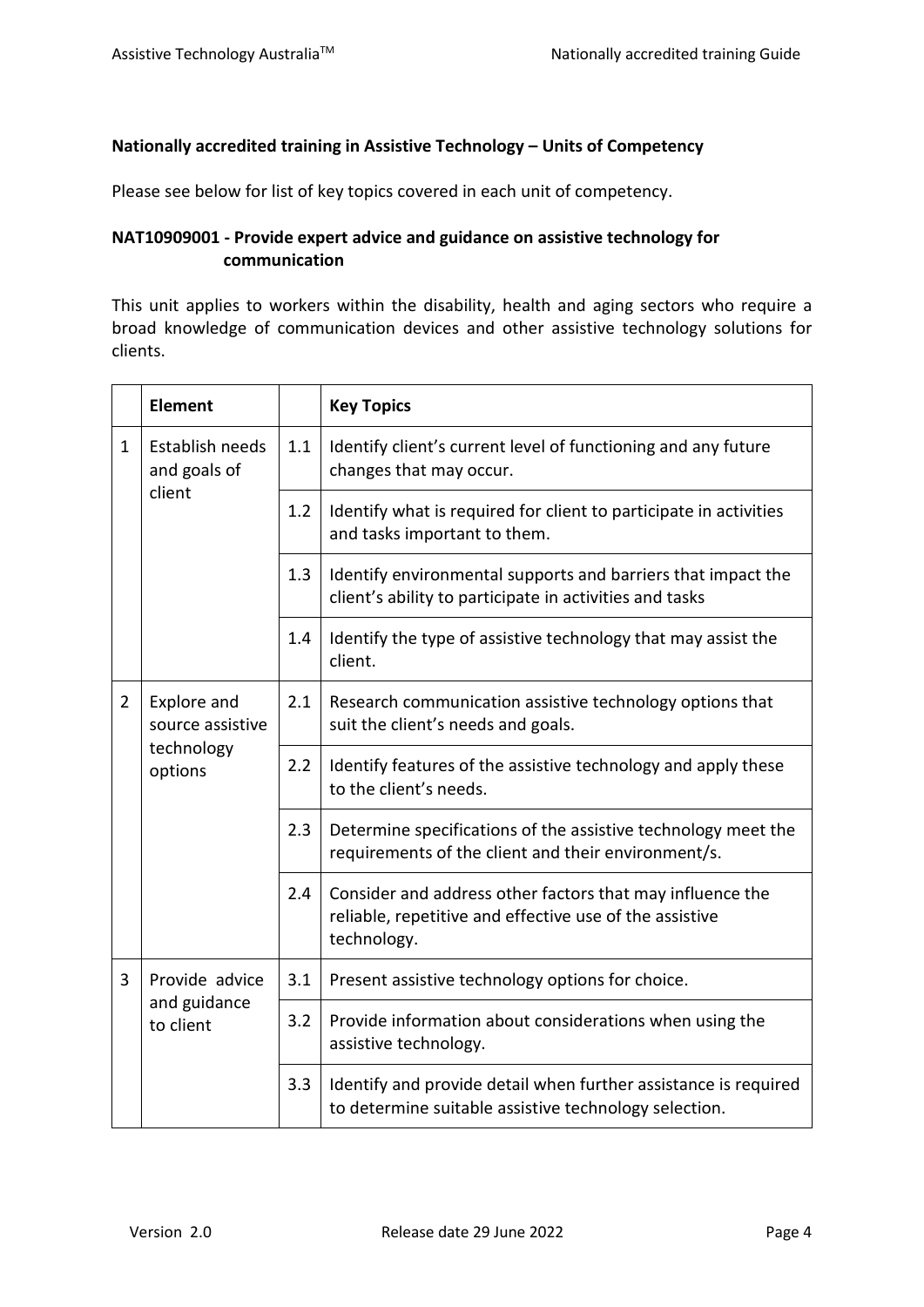## **NAT10909002 - Provide expert advice and guidance on walking and mobility aids**

This unit applies to workers within the disability, health and aging sectors who require a broad knowledge of mobility options and other assistive technology solutions for clients.

|                | <b>Element</b>                                           |     | <b>Key Topics</b>                                                                                                                         |
|----------------|----------------------------------------------------------|-----|-------------------------------------------------------------------------------------------------------------------------------------------|
| $\mathbf{1}$   | Establish needs<br>and goals of                          | 1.1 | Identify client's current level of functioning and any future<br>changes that may occur.                                                  |
|                | client.                                                  | 1.2 | Identify what is required for client to participate in activities<br>and tasks important to them.                                         |
|                |                                                          | 1.3 | Identify environmental supports and barriers that impact the<br>client's ability to participate in activities and tasks.                  |
|                |                                                          | 1.4 | Identify the type of assistive technology that may assist the<br>client.                                                                  |
| $\overline{2}$ | Explore and<br>source assistive<br>technology<br>options | 2.1 | Research mobility assistive technology that suit the client's<br>needs and goals.                                                         |
|                |                                                          | 2.2 | Identify features of the assistive technology and apply these<br>to the client's needs.                                                   |
|                |                                                          | 2.3 | Determine specifications of the assistive technology meet the<br>requirements of the client and their environment/s.                      |
|                |                                                          | 2.4 | Consider and address other factors that may influence the<br>reliable, repetitive, safe and effective use of the assistive<br>technology. |
| 3              | Provide advice                                           | 3.1 | Present assistive technology options for choice.                                                                                          |
|                | and guidance to<br>client                                | 3.2 | Provide information about considerations when using the<br>assistive technology.                                                          |
|                |                                                          | 3.3 | Identify and provide detail when further assistance is required<br>to determine suitable assistive technology selection.                  |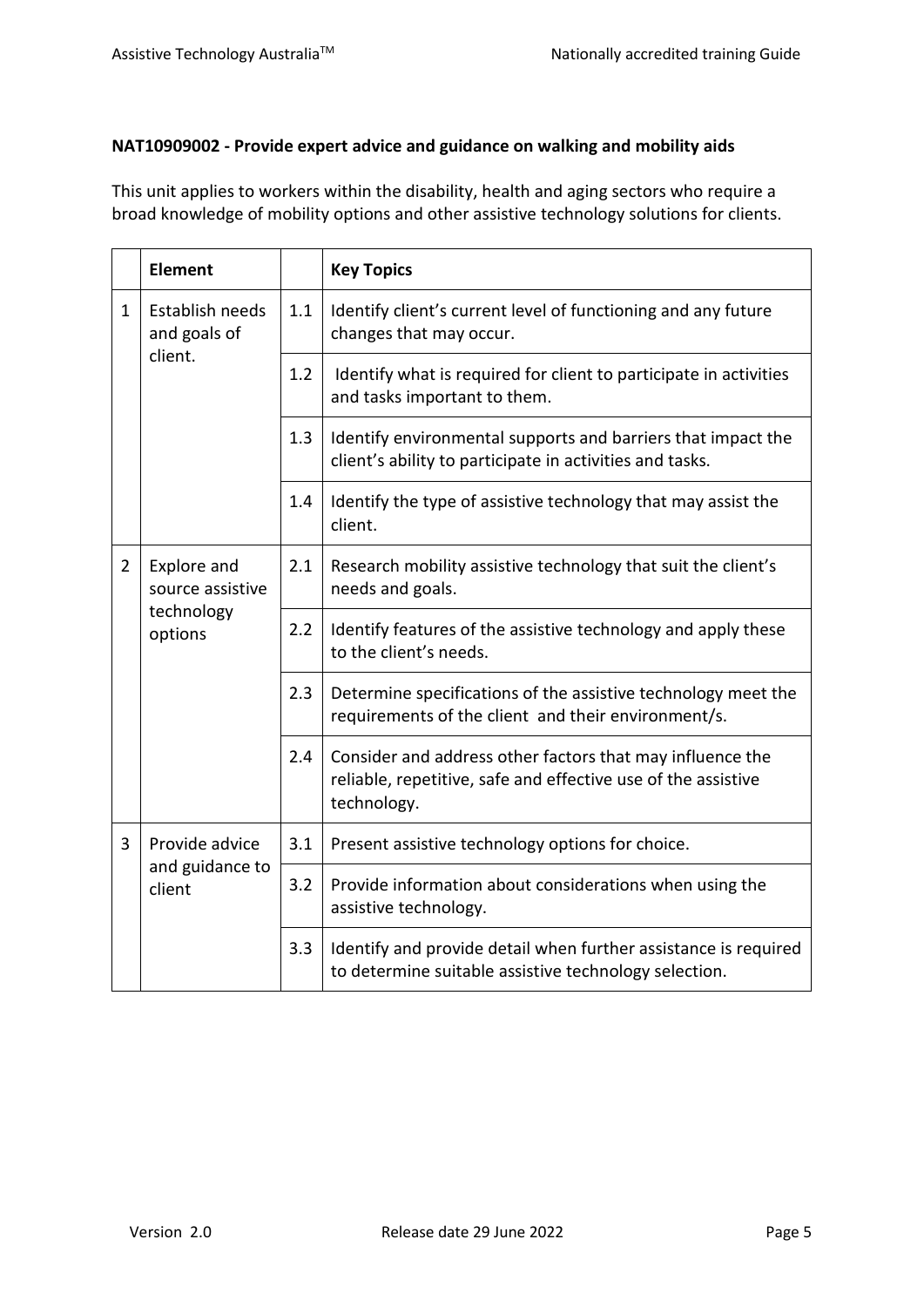## **NAT10909003- Provide expert advice and guidance on manual wheelchairs**

This unit applies to workers within the disability, health and aging sectors who require a broad knowledge of manual wheelchairs and other assistive technology solutions for clients.

|                | <b>Element</b>                                           |     | <b>Key Topics</b>                                                                                                                   |
|----------------|----------------------------------------------------------|-----|-------------------------------------------------------------------------------------------------------------------------------------|
| 1.             | Establish needs<br>and goals of                          | 1.1 | Identify client's current level of functioning and any future<br>changes that may occur.                                            |
|                | client                                                   | 1.2 | Identify what is required for client to participate in activities<br>and tasks important to them.                                   |
|                |                                                          | 1.3 | Identify environmental supports and barriers that impact the<br>client's ability to participate in activities and tasks.            |
|                |                                                          | 1.4 | Identify the type of assistive technology that may assist the<br>client.                                                            |
| $\overline{2}$ | Explore and<br>source assistive<br>technology<br>options | 2.1 | Research manual wheelchair options that suit the client's<br>needs and goals.                                                       |
|                |                                                          | 2.2 | Identify features of the assistive technology and apply these<br>to the client's needs.                                             |
|                |                                                          | 2.3 | Determine specifications of the assistive technology meet the<br>requirements of the client and their environment/s.                |
|                |                                                          | 2.4 | Consider and address other factors that may influence the<br>reliable, repetitive and effective use of the assistive<br>technology. |
| 3              | Provide advice                                           | 3.1 | Present assistive technology options for choice.                                                                                    |
|                | and guidance to<br>client                                | 3.2 | Provide information about considerations when using the<br>assistive technology.                                                    |
|                |                                                          | 3.3 | Identify and provide detail when further assistance is required<br>to determine suitable assistive technology selection.            |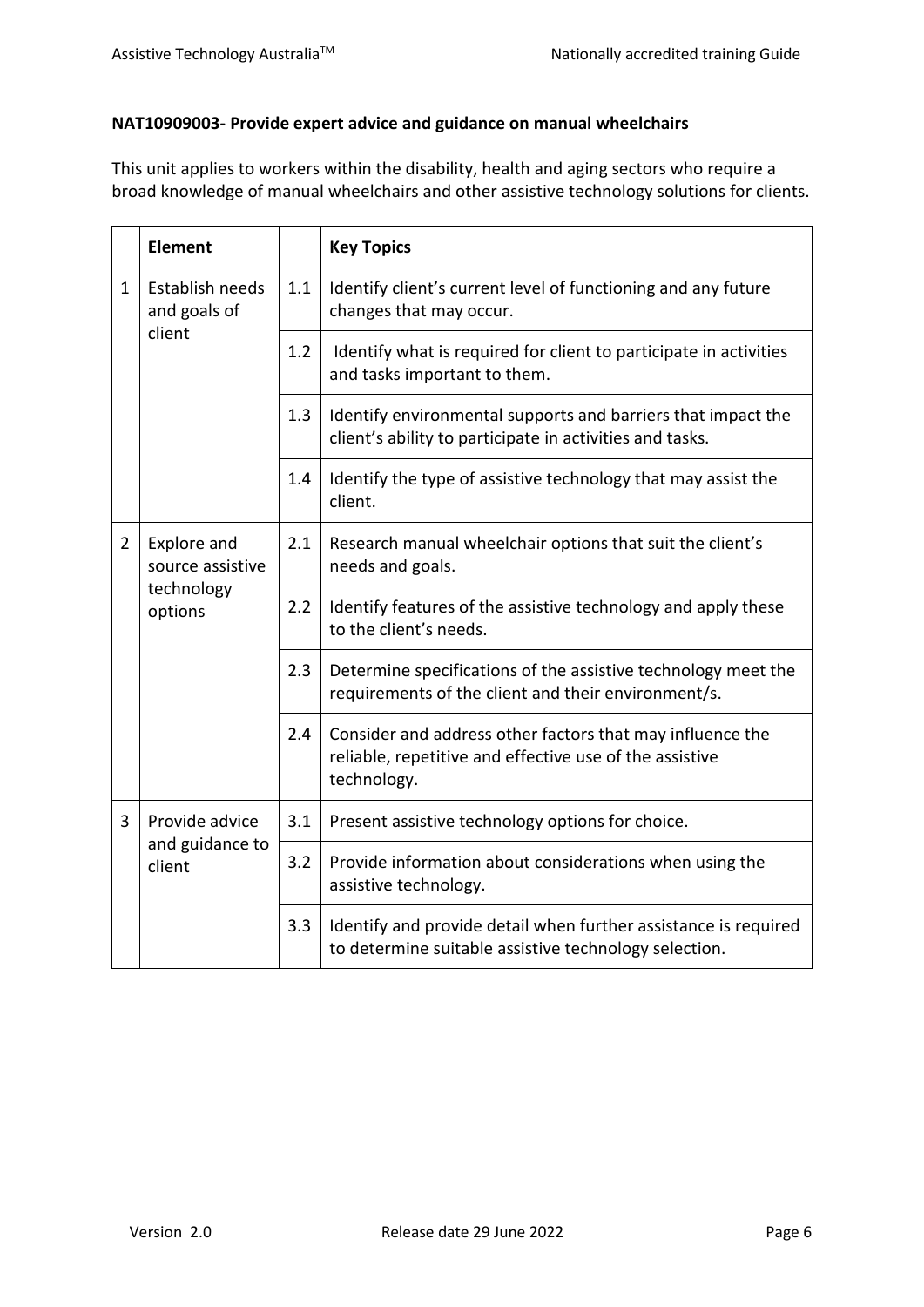## **NAT10909004- Provide expert advice and guidance on powered mobility options.**

This unit applies to workers within the disability, health and aging sectors who require a broad knowledge of powered mobility options and other assistive technology solutions for clients.

|                | <b>Element</b>                      |     | <b>Key Topics</b>                                                                                                                         |
|----------------|-------------------------------------|-----|-------------------------------------------------------------------------------------------------------------------------------------------|
| $\mathbf{1}$   | Establish needs<br>and goals client | 1.1 | Identify the client's current level of functioning and any future<br>changes that may occur.                                              |
|                |                                     | 1.2 | Identify what is required for client to participate in activities<br>and tasks important to them.                                         |
|                |                                     | 1.3 | Identify environmental supports and barriers that impact the<br>client's ability to participate in activities and tasks.                  |
|                |                                     | 1.4 | Identify the type of assistive technology that may assist the<br>client.                                                                  |
| $\overline{2}$ | Explore and<br>source assistive     | 2.1 | Research powered mobility options that suit the client's<br>needs and goals.                                                              |
|                | technology<br>options               | 2.2 | Identify features of the assistive technology and apply these<br>to the client's needs.                                                   |
|                |                                     | 2.3 | Determine specifications of the assistive technology meet the<br>requirements of the client and their environment/s.                      |
|                |                                     | 2.4 | Consider and address other factors that may influence the<br>reliable, repetitive, safe and effective use of the assistive<br>technology. |
| 3              | Provide advice                      | 3.1 | Present assistive technology options for choice.                                                                                          |
|                | and guidance to<br>client           | 3.2 | Provide information about considerations when using the<br>assistive technology.                                                          |
|                |                                     | 3.3 | Identify and provide detail when further assistance is required<br>to determine suitable assistive technology selection.                  |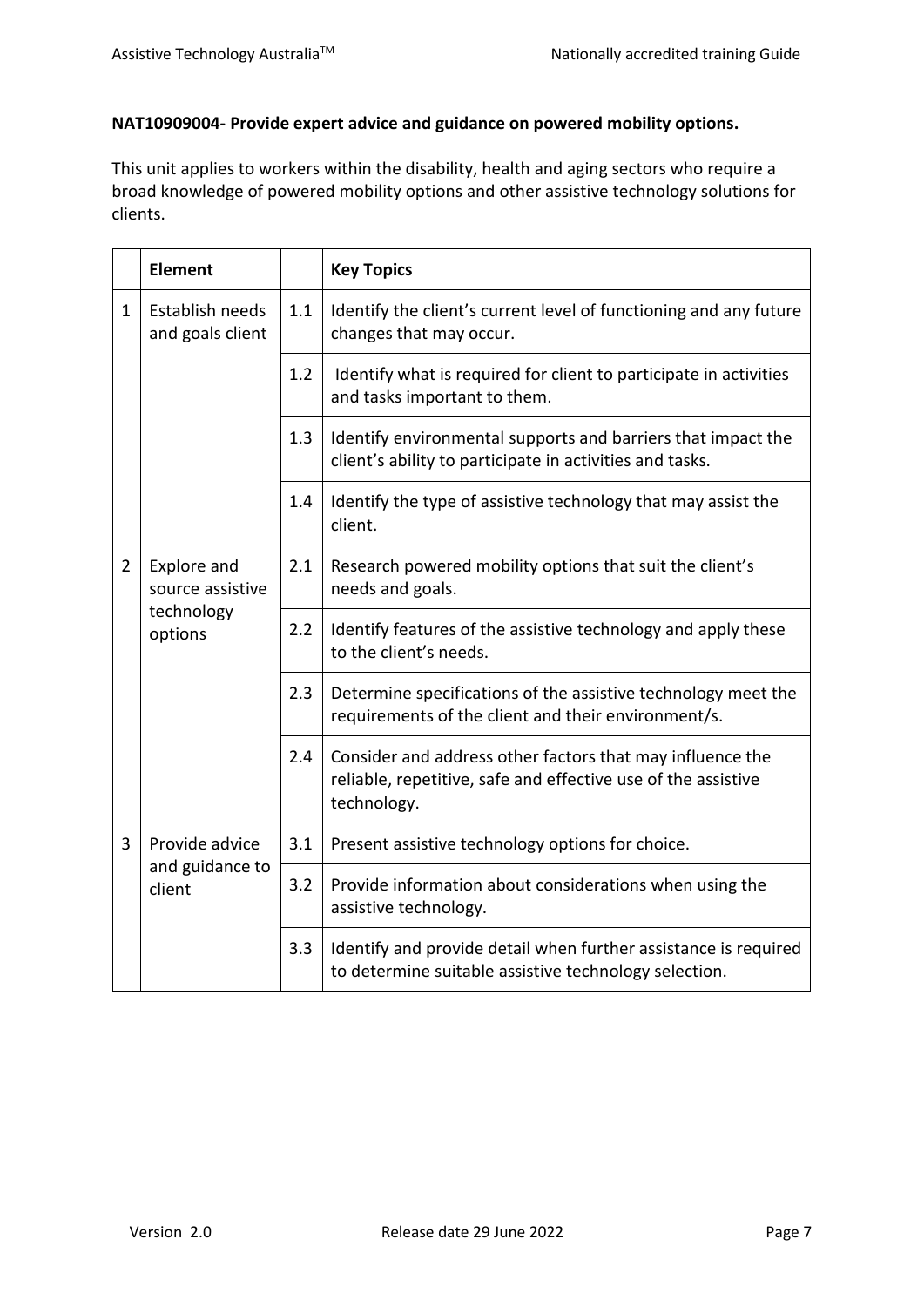## **NAT10909005 -Provide expert advice and guidance on assistive technology for self –care activities**

This unit applies to workers within the disability, health and aging sectors who require a broad knowledge of assistive technology options to assist with self-care activities and other assistive technology solutions for clients.

|                | <b>Element</b>                                           |     | <b>Key Topics</b>                                                                                                                         |
|----------------|----------------------------------------------------------|-----|-------------------------------------------------------------------------------------------------------------------------------------------|
| $\mathbf{1}$   | Establish needs<br>and goals of<br>client                | 1.1 | Identify client's current level of functioning and any future<br>changes that may occur.                                                  |
|                |                                                          | 1.2 | Identify what is required for client to participate in activities<br>and tasks important to them.                                         |
|                |                                                          | 1.3 | Identify environmental supports and barriers that impact the<br>client's ability to participate in activities and tasks.                  |
|                |                                                          | 1.4 | Identify the type of assistive technology that may assist the<br>client.                                                                  |
| $\overline{2}$ | Explore and<br>source assistive<br>technology<br>options | 2.1 | Research self- care assistive technology options that suit the<br>client's needs and goals.                                               |
|                |                                                          | 2.2 | Identify features of the assistive technology and apply these<br>to the client's needs.                                                   |
|                |                                                          | 2.3 | Determine specifications of the assistive technology meet the<br>requirements of the client and their environment/s.                      |
|                |                                                          | 2.4 | Consider and address other factors that may influence the<br>reliable, repetitive, safe and effective use of the assistive<br>technology. |
| 3              | Provide advice                                           | 3.1 | Present assistive technology options for choice.                                                                                          |
|                | and guidance to<br>client                                | 3.2 | Provide information about considerations when using the<br>assistive technology.                                                          |
|                |                                                          | 3.3 | Identify and provide detail when further assistance is required<br>to determine suitable assistive technology selection.                  |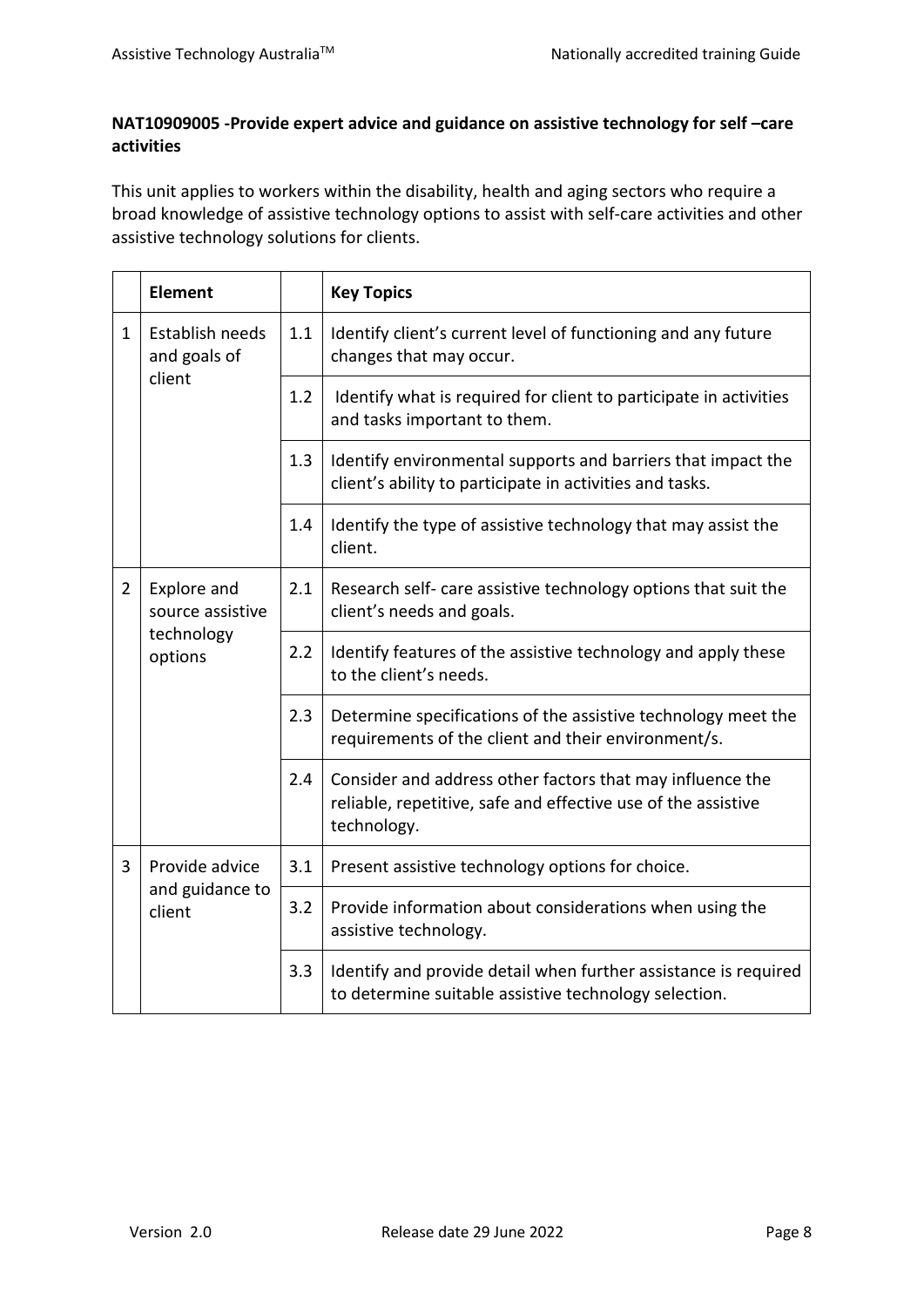## **NAT10909006 - Provide expert advice and guidance on assistive technology for lifting and transferring activities**

This unit applies to workers within the disability, health and aging sectors who require a broad knowledge of assistive technology options to assist with lifting and transferring activities and other assistive technology solutions for clients.

|                | <b>Element</b>                            |     | <b>Key Topics</b>                                                                                                                         |
|----------------|-------------------------------------------|-----|-------------------------------------------------------------------------------------------------------------------------------------------|
| 1              | Establish needs<br>and goals of<br>client | 1.1 | Identify client's current level of functioning and any future<br>changes that may occur.                                                  |
|                |                                           | 1.2 | Identify what is required for client to participate in activities<br>and tasks important to them.                                         |
|                |                                           | 1.3 | Identify environmental supports and barriers that impact the<br>client's ability to participate in activities and tasks.                  |
|                |                                           | 1.4 | Identify the type of assistive technology that may assist the<br>client.                                                                  |
| $\overline{2}$ | Explore and<br>source assistive           | 2.1 | Research lifting and transferring assistive technology options<br>that suit the client's needs and goals.                                 |
|                | technology<br>options                     | 2.2 | Identify features of the assistive technology and apply these<br>to the client's needs.                                                   |
|                |                                           | 2.3 | Determine specifications of the assistive technology meet the<br>requirements of the client and their environment/s.                      |
|                |                                           | 2.4 | Consider and address other factors that may influence the<br>reliable, repetitive, safe and effective use of the assistive<br>technology. |
| $\overline{3}$ | Provide advice                            | 3.1 | Present assistive technology options for choice.                                                                                          |
|                | and guidance to<br>client                 | 3.2 | Provide information about considerations when using the<br>assistive technology.                                                          |
|                |                                           | 3.3 | Identify and provide detail when further assistance is required<br>to determine suitable assistive technology selection.                  |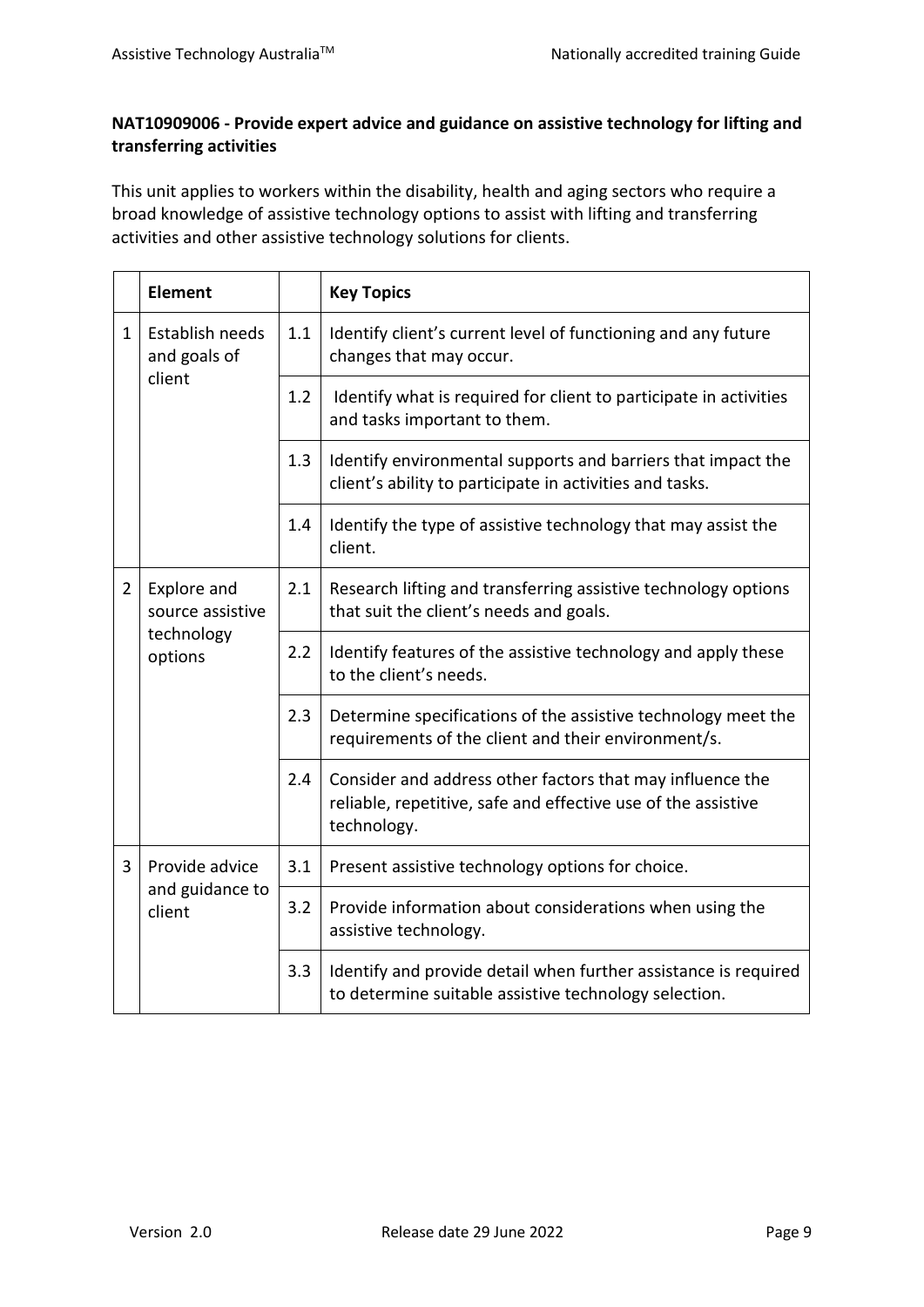## **NAT10909007 -Provide expert advice and guidance on assistive technology for transport**

This unit applies to workers within the disability, health and aging sectors who require a broad knowledge of transport and other assistive technology solutions for clients.

|                | <b>Element</b>                                           |     | <b>Key Topics</b>                                                                                                                         |
|----------------|----------------------------------------------------------|-----|-------------------------------------------------------------------------------------------------------------------------------------------|
| $\mathbf{1}$   | Establish needs<br>and goals of<br>client                | 1.1 | Identify client's current level of functioning and any future<br>changes that may occur.                                                  |
|                |                                                          | 1.2 | Identify what is required for client to participate in activities<br>and tasks important to them.                                         |
|                |                                                          | 1.3 | Identify environmental supports and barriers that impact the<br>client's ability to participate in activities and tasks.                  |
|                |                                                          | 1.4 | Identify the type of assistive technology that may assist the<br>client.                                                                  |
| $\overline{2}$ | Explore and<br>source assistive<br>technology<br>options | 2.1 | Research transport assistive technology options that suit the<br>client's needs and goals.                                                |
|                |                                                          | 2.2 | Identify features of the assistive technology and apply these<br>to the client's needs.                                                   |
|                |                                                          | 2.3 | Determine specifications of the assistive technology meet the<br>requirements of the client and their environment/s.                      |
|                |                                                          | 2.4 | Consider and address other factors that may influence the<br>reliable, repetitive, safe and effective use of the assistive<br>technology. |
| 3              | Provide advice                                           | 3.1 | Present assistive technology options for choice.                                                                                          |
|                | and guidance to<br>client                                | 3.2 | Provide information about considerations when using the<br>assistive technology.                                                          |
|                |                                                          | 3.3 | Identify and provide detail when further assistance is required<br>to determine suitable assistive technology selection.                  |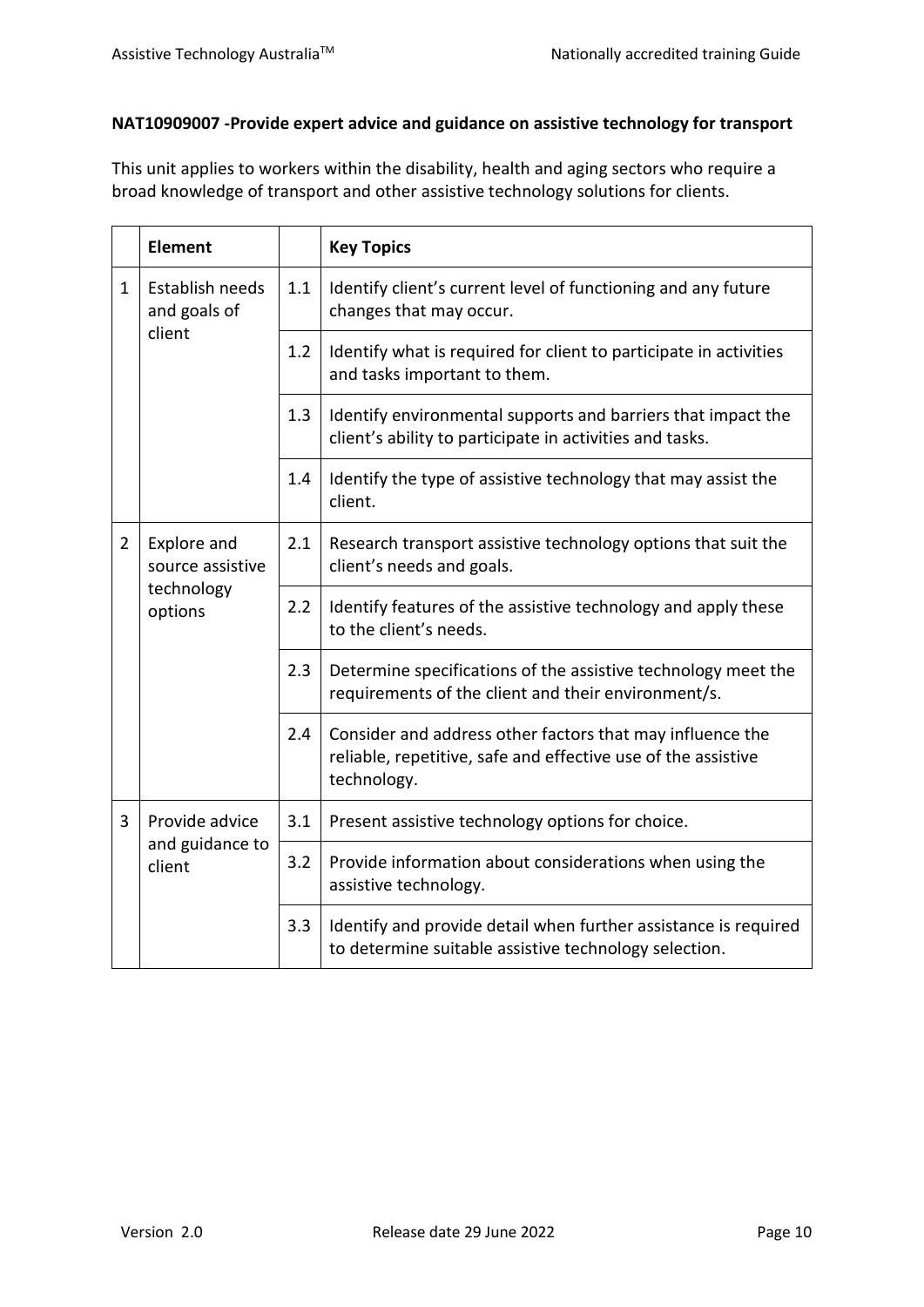## **NAT10909008 - Provide expert advice and guidance on assistive technology for daily living activities**

This unit applies to workers within the disability, health and aging sectors who require a broad knowledge of assistive technology options to assist with daily living activities and other assistive technology solutions for clients.

|                | <b>Element</b>                                           |     | <b>Key Topics</b>                                                                                                                         |
|----------------|----------------------------------------------------------|-----|-------------------------------------------------------------------------------------------------------------------------------------------|
| $\mathbf{1}$   | Establish needs<br>and goals of<br>client                | 1.1 | Identify client's current level of functioning and any future<br>changes that may occur.                                                  |
|                |                                                          | 1.2 | Identify what is required for client to participate in activities<br>and tasks important to them.                                         |
|                |                                                          | 1.3 | Identify environmental supports and barriers that impact the<br>client's ability to participate in activities and tasks.                  |
|                |                                                          | 1.4 | Identify the type of assistive technology that may assist the<br>client.                                                                  |
| $\overline{2}$ | Explore and<br>source assistive<br>technology<br>options | 2.1 | Research daily living assistive technology options that suit the<br>client's needs and goals.                                             |
|                |                                                          | 2.2 | Identify features of the assistive technology and apply these<br>to the client's needs.                                                   |
|                |                                                          | 2.3 | Determine specifications of the assistive technology meet the<br>requirements of the client and their environment/s.                      |
|                |                                                          | 2.4 | Consider and address other factors that may influence the<br>reliable, repetitive, safe and effective use of the assistive<br>technology. |
| $\overline{3}$ | Provide advice                                           | 3.1 | Present assistive technology options for choice.                                                                                          |
|                | and guidance to<br>client                                | 3.2 | Provide information about considerations when using the<br>assistive technology.                                                          |
|                |                                                          | 3.3 | Identify and provide detail when further assistance is required<br>to determine suitable assistive technology selection.                  |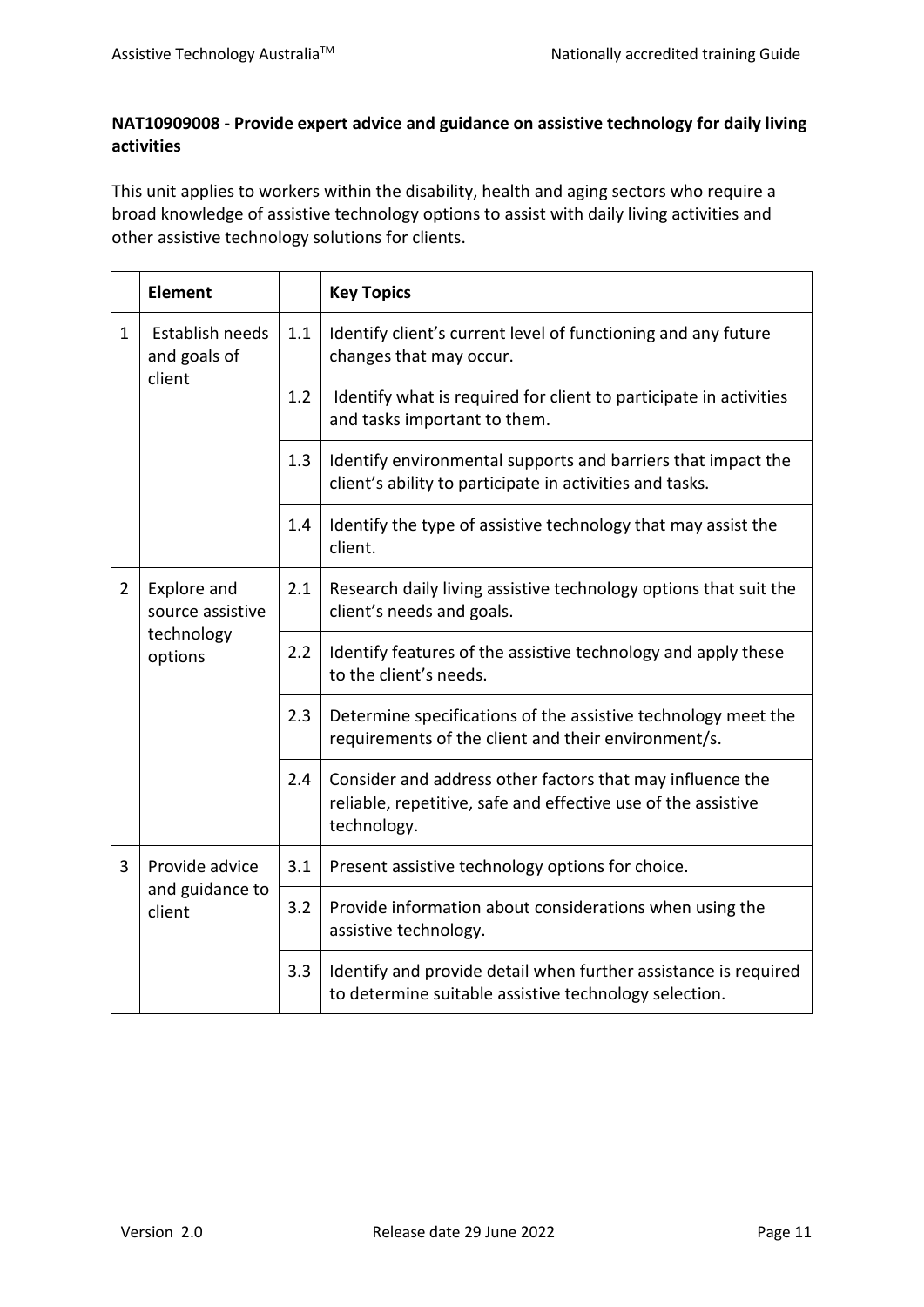## **NAT1090909 - Provide expert advice and guidance on assistive technology for computer access and office activities**

This unit applies to workers within the disability, health and aging sectors who require a broad knowledge of computer access options and office assistive technology solutions for clients.

|                | <b>Element</b>                                           |     | <b>Key Topics</b>                                                                                                                         |
|----------------|----------------------------------------------------------|-----|-------------------------------------------------------------------------------------------------------------------------------------------|
| 1              | Establish needs<br>and goals of<br>client                | 1.1 | Identify client's current level of functioning and any future<br>changes that may occur.                                                  |
|                |                                                          | 1.2 | Identify what is required for client to participate in activities<br>and tasks important to them.                                         |
|                |                                                          | 1.3 | Identify environmental supports and barriers that impact the<br>client's ability to participate in activities and tasks.                  |
|                |                                                          | 1.4 | Identify the type of assistive technology that may assist the<br>client.                                                                  |
| $\overline{2}$ | Explore and<br>source assistive<br>technology<br>options | 2.1 | Research computer access and office assistive technology<br>options that suit the client's needs and goals.                               |
|                |                                                          | 2.2 | Identify features of the assistive technology and apply these<br>to the client's needs.                                                   |
|                |                                                          | 2.3 | Determine specifications of the assistive technology meet the<br>requirements of the client and their environment/s.                      |
|                |                                                          | 2.4 | Consider and address other factors that may influence the<br>reliable, repetitive, safe and effective use of the assistive<br>technology. |
| 3              | Provide advice                                           | 3.1 | Present assistive technology options for choice.                                                                                          |
|                | and guidance to<br>client                                | 3.2 | Provide information about considerations when using the<br>assistive technology.                                                          |
|                |                                                          | 3.3 | Identify and provide detail when further assistance is required<br>to determine suitable assistive technology selection.                  |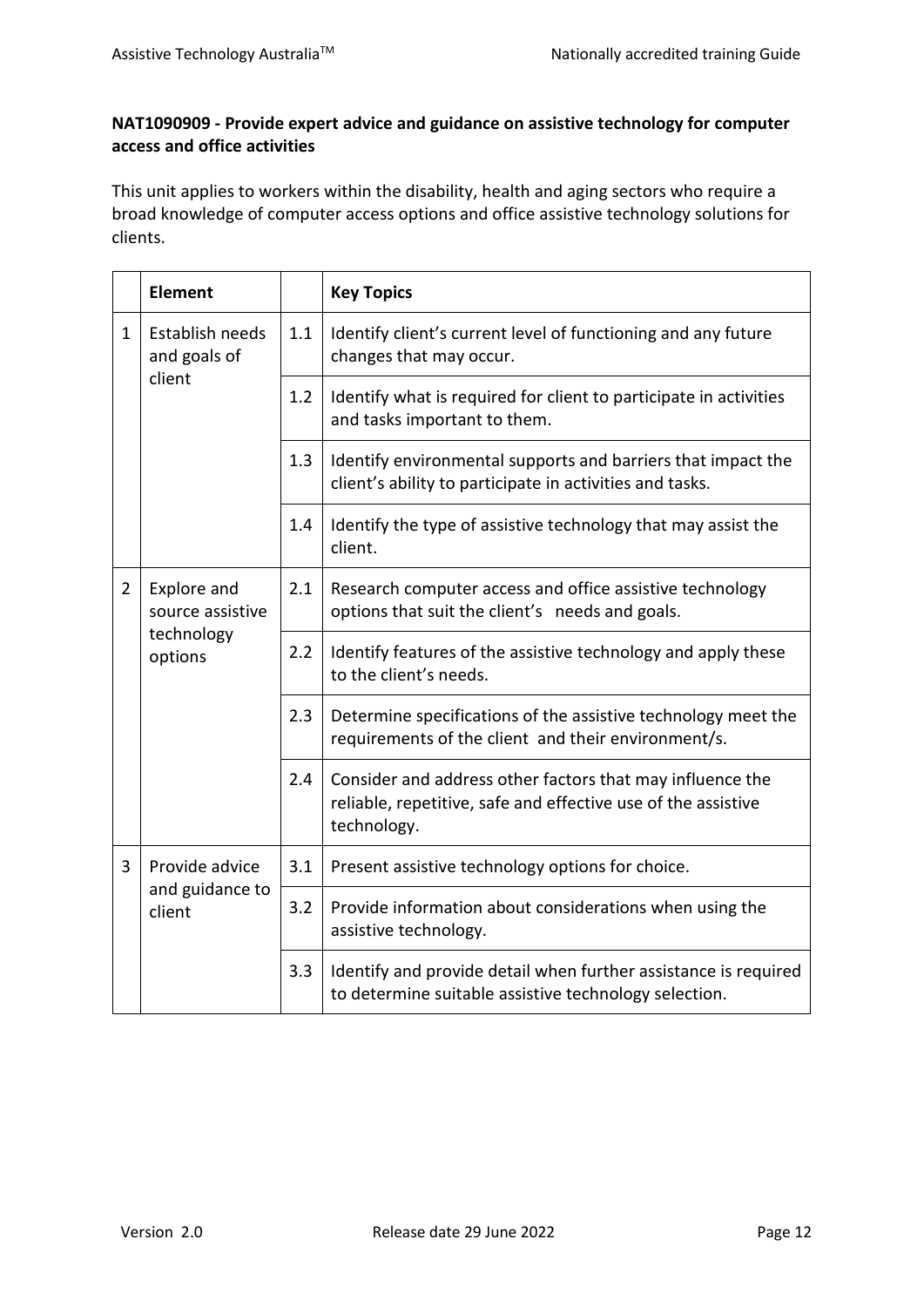## **NAT10909010 - Provide expert advice and guidance on pressure support surfaces**

This unit applies to workers within the disability, health and aging sectors who require a broad knowledge of pressure support surfaces and pressure redistribution solutions for clients.

|                | <b>Element</b>                  |     | <b>Key Topics</b>                                                                                                                         |
|----------------|---------------------------------|-----|-------------------------------------------------------------------------------------------------------------------------------------------|
| $\mathbf{1}$   | Establish needs<br>and goals of | 1.1 | Identify client's current level of functioning and any future<br>changes that may occur.                                                  |
|                | client                          | 1.2 | Identify what is required for client to participate in activities<br>and tasks important to them.                                         |
|                |                                 | 1.3 | Identify environmental supports and barriers that impact<br>the client's ability to participate in activities and tasks.                  |
|                |                                 | 1.4 | Identify the type of assistive technology that may assist the<br>client.                                                                  |
| $\overline{2}$ | Explore and<br>source assistive | 2.1 | Research pressure support surfaces that suit the client's<br>needs and goals.                                                             |
|                | technology<br>options           | 2.2 | Identify features of the assistive technology and apply these<br>to the client's needs.                                                   |
|                |                                 | 2.3 | Determine specifications of the assistive technology meet<br>the requirements of the client and their environment/s.                      |
|                |                                 | 2.4 | Consider and address other factors that may influence the<br>reliable, repetitive, safe and effective use of the assistive<br>technology. |
| 3              | Provide advice                  | 3.1 | Present assistive technology options to the individual.                                                                                   |
|                | and guidance to<br>client       | 3.2 | Provide information about considerations when using the<br>assistive technology.                                                          |
|                |                                 | 3.3 | Identify and provide detail when further assistance is<br>required to determine suitable assistive technology<br>selection.               |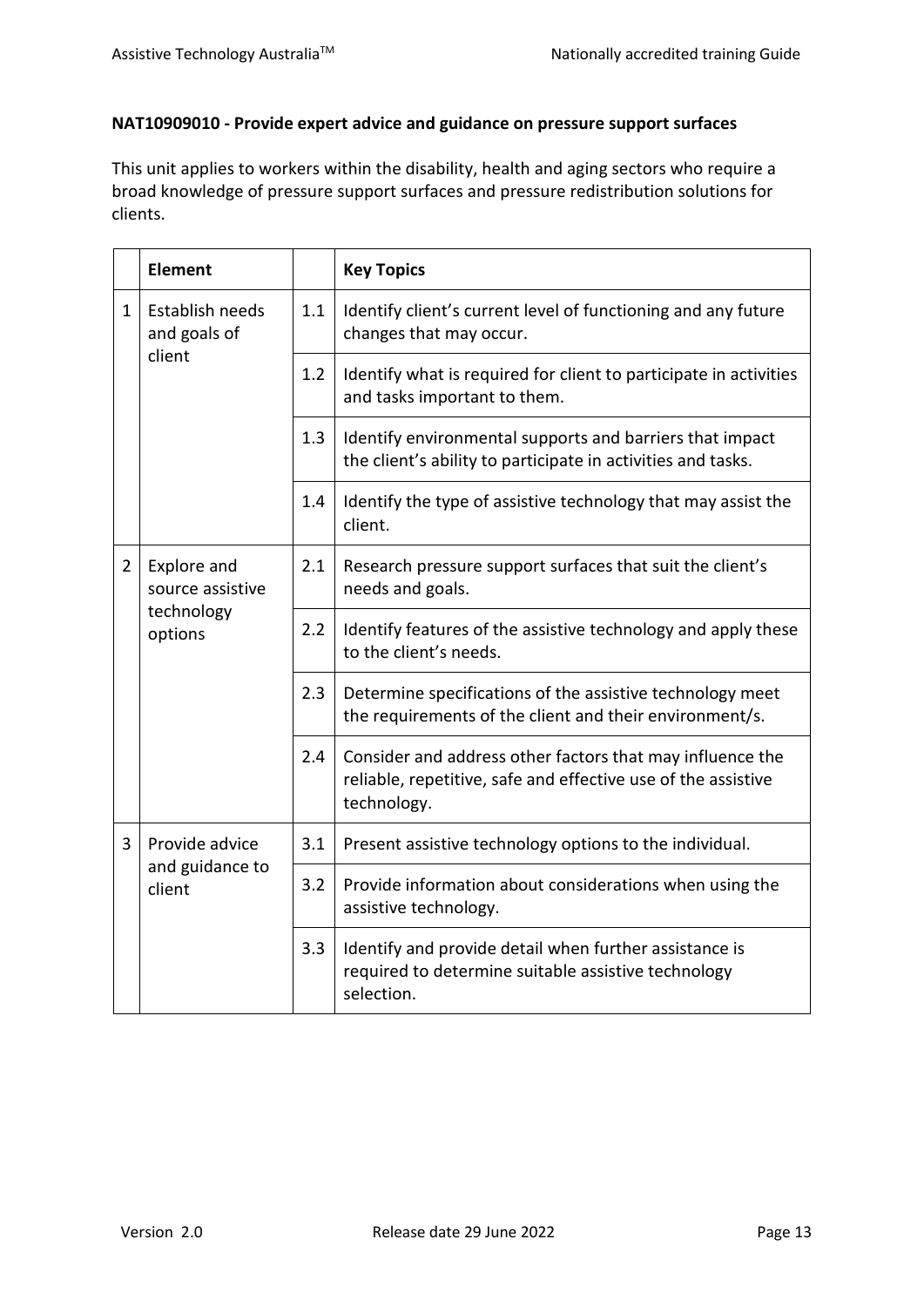## **NAT10909011 -Provide expert advice and guidance on assistive technology in the built environment**

This unit applies to workers within the disability health and aging sectors who require a broad knowledge of minor home modification options and other assistive technology solutions for the built environment.

|                | <b>Element</b>                                           |     | <b>Key Topics</b>                                                                                                                         |  |  |  |  |  |
|----------------|----------------------------------------------------------|-----|-------------------------------------------------------------------------------------------------------------------------------------------|--|--|--|--|--|
| $\mathbf{1}$   | Establish needs<br>and goals of<br>client                | 1.1 | Identify client's current level of functioning and any future<br>changes that may occur.                                                  |  |  |  |  |  |
|                |                                                          | 1.2 | Identify what is required for client to participate in activities<br>and tasks important to them.                                         |  |  |  |  |  |
|                |                                                          | 1.3 | Identify environmental supports and barriers that impact the<br>client's ability to participate in activities and tasks.                  |  |  |  |  |  |
|                |                                                          | 1.4 | Identify the type of assistive technology that may assist the<br>client.                                                                  |  |  |  |  |  |
| $\overline{2}$ | Explore and<br>source assistive<br>technology<br>options | 2.1 | Research assistive technology for the built environment that<br>suit the client's needs and goals.                                        |  |  |  |  |  |
|                |                                                          | 2.2 | Identify features of the assistive technology and apply these<br>to the client's needs.                                                   |  |  |  |  |  |
|                |                                                          | 2.3 | Determine specifications of the assistive technology meet the<br>requirements of the client and their environment/s.                      |  |  |  |  |  |
|                |                                                          | 2.4 | Consider and address other factors that may influence the<br>reliable, repetitive, safe and effective use of the assistive<br>technology. |  |  |  |  |  |
| 3              | Provide advice<br>and guidance to<br>client              | 3.1 | Present assistive technology options for choice.                                                                                          |  |  |  |  |  |
|                |                                                          | 3.2 | Provide information about considerations when using the<br>assistive technology.                                                          |  |  |  |  |  |
|                |                                                          | 3.3 | Identify and provide detail when further assistance is required<br>to determine suitable assistive technology selection.                  |  |  |  |  |  |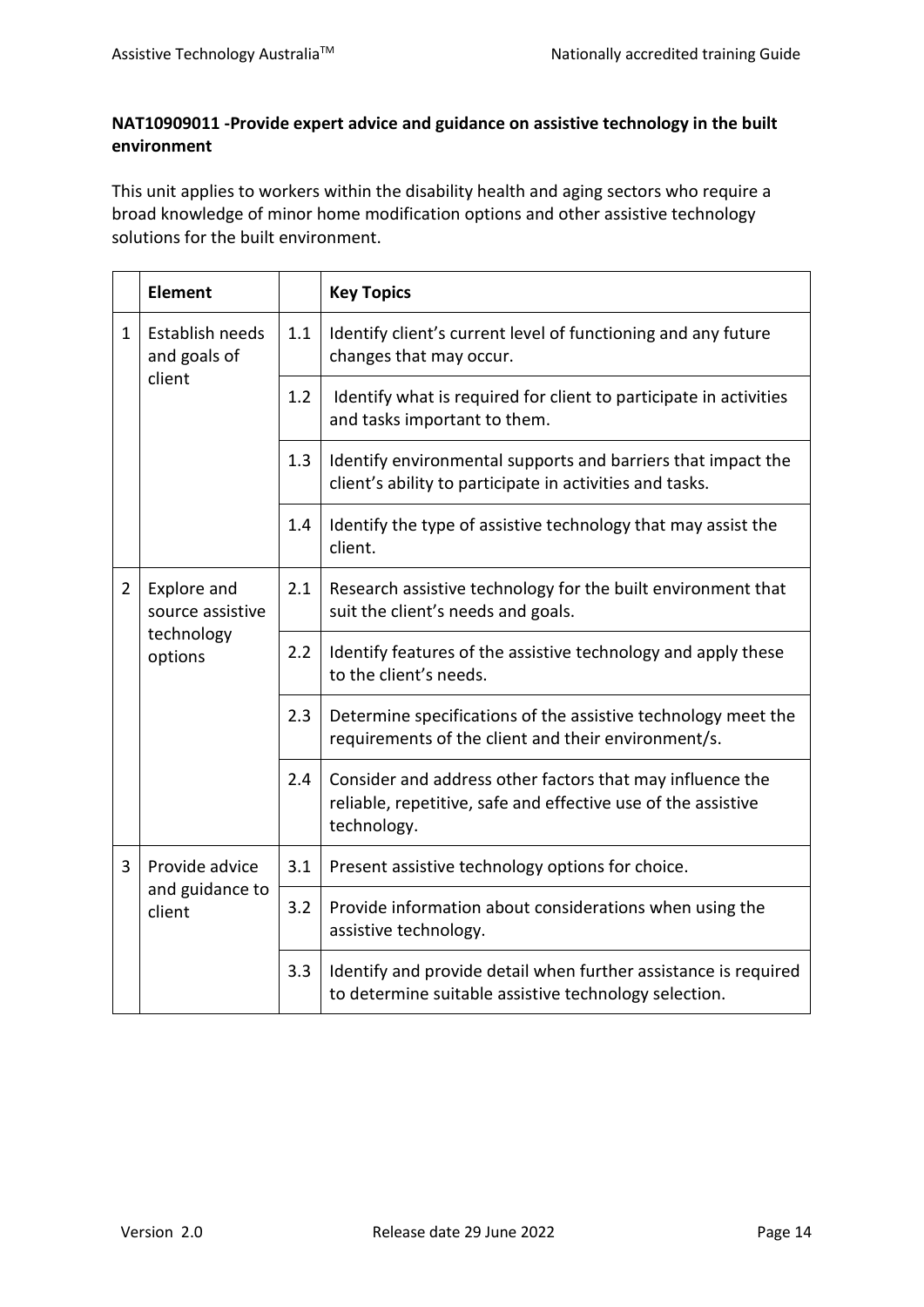## **NAT10909012 -Provide expert advice and guidance on digital assistive technology solutions**

This unit applies to workers within the disability, health and aging sectors who require a broad knowledge of digital technology options as assistive technology solutions for choice

|                | <b>Element</b>                                           |     | <b>Key Topics</b>                                                                                                                   |  |  |  |  |
|----------------|----------------------------------------------------------|-----|-------------------------------------------------------------------------------------------------------------------------------------|--|--|--|--|
| $\mathbf{1}$   | Establish needs<br>and goals of<br>client                | 1.1 | Identify client's current level of functioning and any future<br>changes that may occur.                                            |  |  |  |  |
|                |                                                          | 1.2 | Identify what is required for client to participate in activities<br>and tasks important to them.                                   |  |  |  |  |
|                |                                                          | 1.3 | Identify environmental supports and barriers that impact the<br>individual's ability to participate in activities and tasks.        |  |  |  |  |
|                |                                                          | 1.4 | Identify the type of assistive technology that may assist the<br>client.                                                            |  |  |  |  |
| $\overline{2}$ | Explore and<br>source assistive<br>technology<br>options | 2.1 | Research digital technology options that suit the client's needs<br>and goals.                                                      |  |  |  |  |
|                |                                                          | 2.2 | Identify features of the assistive technology and apply these to<br>the client's needs.                                             |  |  |  |  |
|                |                                                          | 2.3 | Determine specifications of the assistive technology meet the<br>requirements of the client and their environment.                  |  |  |  |  |
|                |                                                          | 2.4 | Consider and address other factors that may influence the<br>reliable, repetitive and effective use of the assistive<br>technology. |  |  |  |  |
| 3              | Provide advice<br>and guidance to<br>client              | 3.1 | Present assistive technology options for choice.                                                                                    |  |  |  |  |
|                |                                                          | 3.2 | Information is provided about considerations when using the<br>assistive technology.                                                |  |  |  |  |
|                |                                                          | 3.3 | Identify and provide detail when further assistance is required<br>to determine suitable assistive technology selection.            |  |  |  |  |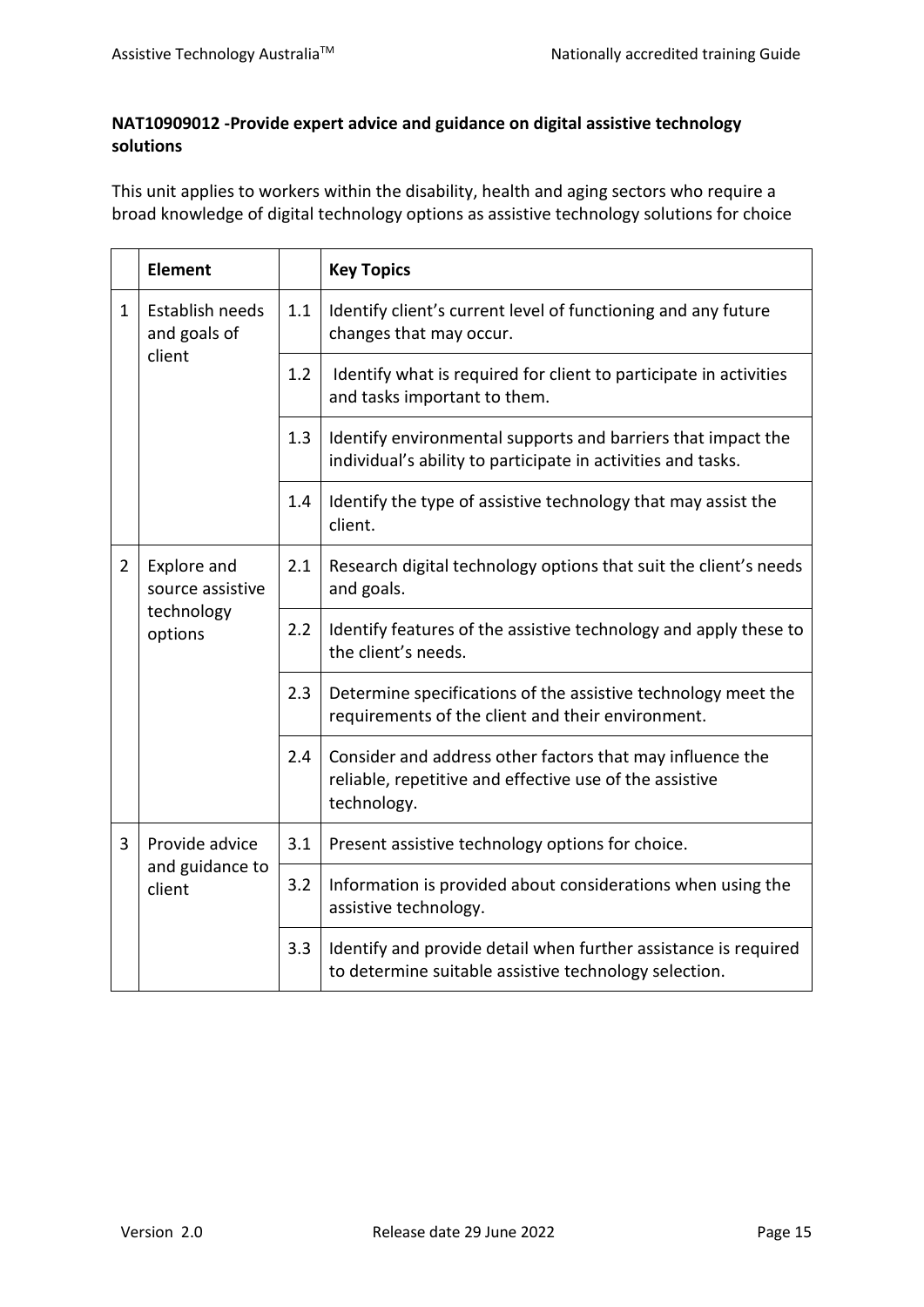## **NAT10909013 - Provide expert advice and guidance on assistive technology for Leisure activities**

This unit applies to workers within the disability, health and aging sectors who require a broad knowledge of assistive technology options to assist with leisure activities and other assistive technology solutions for clients.

|                | <b>Element</b>                                           |     | <b>Key Topics</b>                                                                                                                         |  |  |  |  |  |
|----------------|----------------------------------------------------------|-----|-------------------------------------------------------------------------------------------------------------------------------------------|--|--|--|--|--|
| $\mathbf{1}$   | Establish needs<br>and goals of<br>client                | 1.1 | Identify client's current level of functioning and any future<br>changes that may occur.                                                  |  |  |  |  |  |
|                |                                                          | 1.2 | Identify what is required for client to participate in activities<br>and tasks important to them.                                         |  |  |  |  |  |
|                |                                                          | 1.3 | Identify environmental supports and barriers that impact the<br>client's ability to participate in activities and tasks.                  |  |  |  |  |  |
|                |                                                          | 1.4 | Identify the type of assistive technology that may assist the<br>client.                                                                  |  |  |  |  |  |
| $\overline{2}$ | Explore and<br>source assistive<br>technology<br>options | 2.1 | Research leisure assistive technology options that suit the<br>client's needs and goals.                                                  |  |  |  |  |  |
|                |                                                          | 2.2 | Identify features of the assistive technology and apply these<br>to the client's needs.                                                   |  |  |  |  |  |
|                |                                                          | 2.3 | Determine specifications of the assistive technology meet the<br>requirements of the client and their environment/s.                      |  |  |  |  |  |
|                |                                                          | 2.4 | Consider and address other factors that may influence the<br>reliable, repetitive, safe and effective use of the assistive<br>technology. |  |  |  |  |  |
| 3              | Provide advice<br>and guidance to<br>client              | 3.1 | Present assistive technology options for choice.                                                                                          |  |  |  |  |  |
|                |                                                          | 3.2 | Provide information about considerations when using the<br>assistive technology.                                                          |  |  |  |  |  |
|                |                                                          | 3.3 | Identify and provide detail when further assistance is required<br>to determine suitable assistive technology selection.                  |  |  |  |  |  |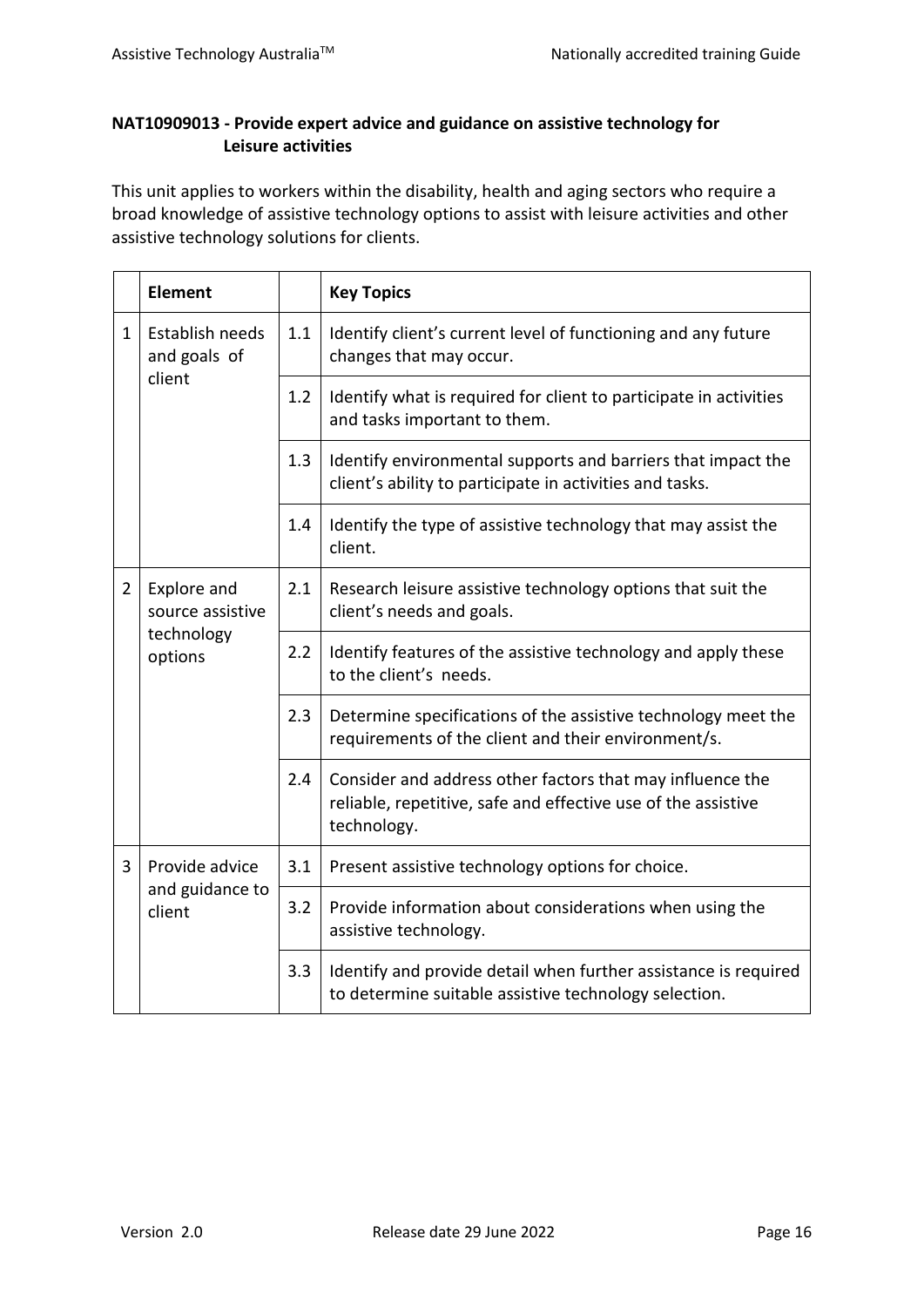## **NAT10909014 - Provide expert advice and guidance on assistive technology for vision Impairment**

This unit applies to workers within the disability, health and aging sectors who require, a broad knowledge of assistive technology options to assist with vision and other assistive technology solutions for clients.

|                | <b>Element</b>                                |     | <b>Key Topics</b>                                                                                                                         |  |  |  |  |
|----------------|-----------------------------------------------|-----|-------------------------------------------------------------------------------------------------------------------------------------------|--|--|--|--|
| $\mathbf{1}$   | Establish needs<br>and goals of<br>client     | 1.1 | Identify client's current level of functioning and any future<br>changes that may occur.                                                  |  |  |  |  |
|                |                                               | 1.2 | Identify what is required for client to participate in activities<br>and tasks important to them.                                         |  |  |  |  |
|                |                                               | 1.3 | Identify environmental supports and barriers that impact the<br>client's ability to participate in activities and tasks.                  |  |  |  |  |
|                |                                               | 1.4 | Identify the type of assistive technology that may assist the<br>client.                                                                  |  |  |  |  |
| $\overline{2}$ | Explore and<br>source assistive<br>technology | 2.1 | Research assistive technology options for vision impairment<br>that suit the client's needs and goals.                                    |  |  |  |  |
|                |                                               | 2.2 | Identify features of the assistive technology and apply these<br>to the client's needs.                                                   |  |  |  |  |
|                |                                               | 2.3 | Determine specifications of the assistive technology meet the<br>requirements of the client and their environment/s.                      |  |  |  |  |
|                |                                               | 2.4 | Consider and address other factors that may influence the<br>reliable, repetitive, safe and effective use of the assistive<br>technology. |  |  |  |  |
| 3              | Provide advice<br>and guidance to<br>client   | 3.1 | Present assistive technology options for choice.                                                                                          |  |  |  |  |
|                |                                               | 3.2 | Provide information about considerations when using the<br>assistive technology.                                                          |  |  |  |  |
|                |                                               | 3.3 | Identify and provide detail when further assistance is required<br>to determine suitable assistive technology selection.                  |  |  |  |  |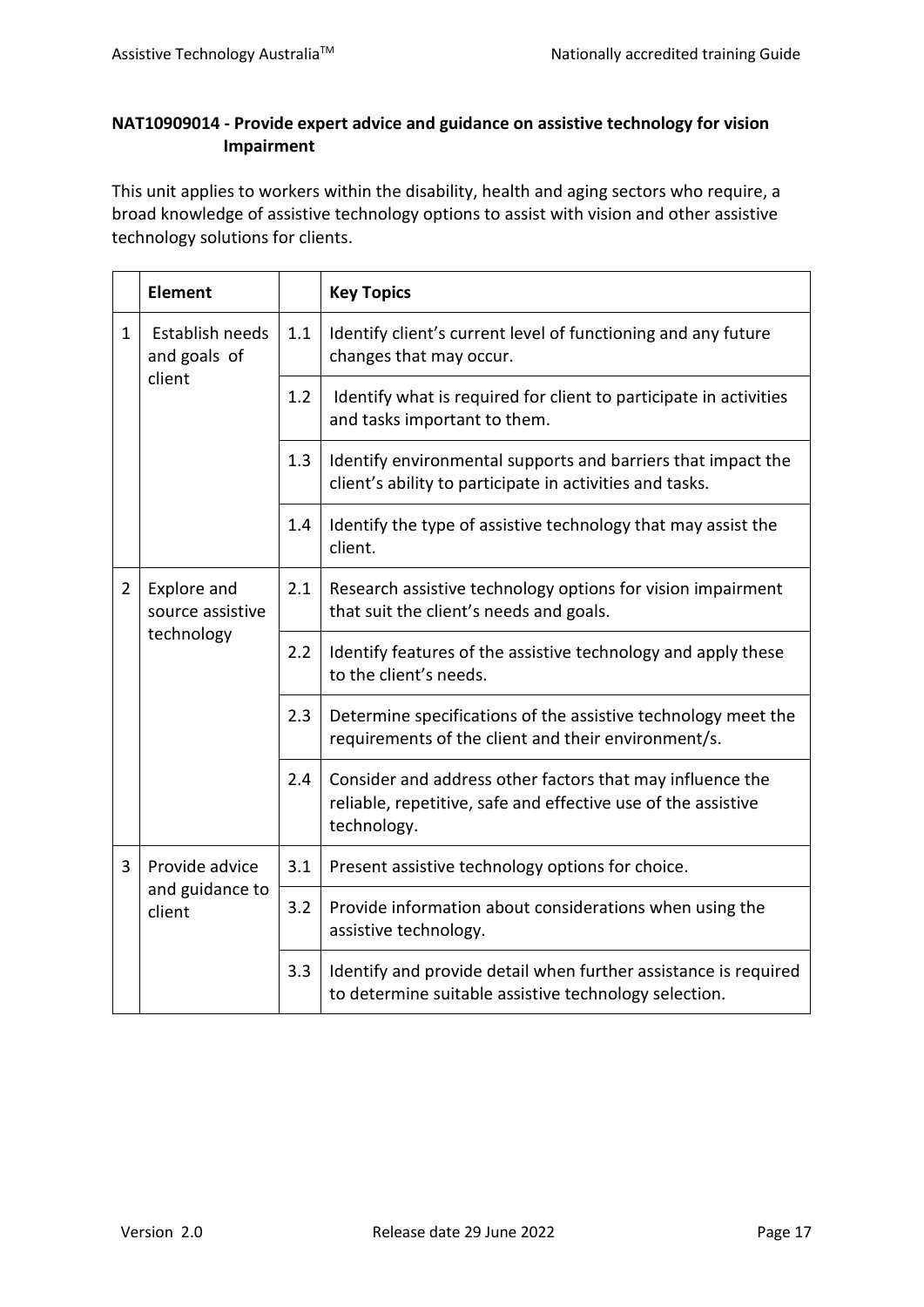## **NAT10909015 - Provide expert advice and guidance on assistive technology to assist with hearing impairment**

This unit applies to workers within the disability, health and aging sectors, who require a broad knowledge of assistive technology options to assist with hearing and other assistive technology solutions for individuals.

|                | <b>Element</b>                                           |     | <b>Key Topics</b>                                                                                                                         |  |  |  |  |  |
|----------------|----------------------------------------------------------|-----|-------------------------------------------------------------------------------------------------------------------------------------------|--|--|--|--|--|
| $\mathbf{1}$   | Identify needs<br>and goals of<br>client                 | 1.1 | Identify client's current level of functioning and any future<br>changes that may occur.                                                  |  |  |  |  |  |
|                |                                                          | 1.2 | Identify what is required for client to participate in activities<br>and tasks important to them.                                         |  |  |  |  |  |
|                |                                                          | 1.3 | Identify environmental supports and barriers that impact the<br>client's ability to participate in activities and tasks.                  |  |  |  |  |  |
|                |                                                          | 1.4 | Identify the type of assistive technology that may assist the<br>client.                                                                  |  |  |  |  |  |
| $\overline{2}$ | Explore and<br>source assistive<br>technology<br>options | 2.1 | Research assistive technology options for hearing impairment<br>that suit the client's needs and goals.                                   |  |  |  |  |  |
|                |                                                          | 2.2 | Identify features of the assistive technology and apply these<br>to the client's needs.                                                   |  |  |  |  |  |
|                |                                                          | 2.3 | Determine specifications of the assistive technology meet the<br>requirements of the client and their environment/s.                      |  |  |  |  |  |
|                |                                                          | 2.4 | Consider and address other factors that may influence the<br>reliable, repetitive, safe and effective use of the assistive<br>technology. |  |  |  |  |  |
| 3              | Provide advice<br>and guidance to<br>client              | 3.1 | Present assistive technology options for choice.                                                                                          |  |  |  |  |  |
|                |                                                          | 3.2 | Provide information about considerations when using the<br>assistive technology.                                                          |  |  |  |  |  |
|                |                                                          | 3.3 | Identify and provide detail when further assistance is required<br>to determine suitable assistive technology selection.                  |  |  |  |  |  |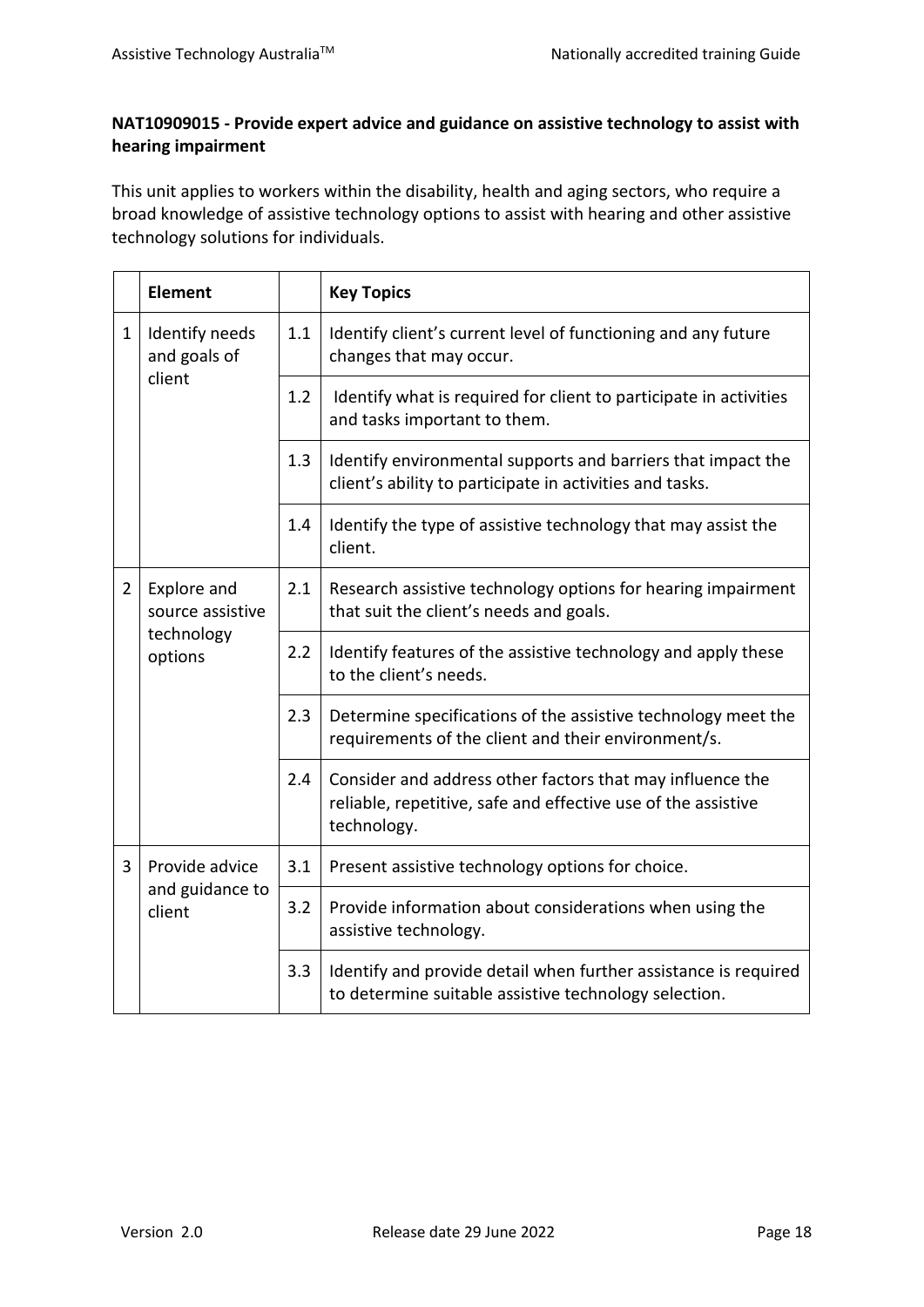## **NAT10909016 - Provide expert advice and guidance on assistive technology for memory loss**

This unit applies to workers within the disability, health and aging sectors, who require a broad knowledge of assistive technology options to assist with memory loss and other assistive technology solutions for clients

|                | <b>Element</b>                                           |     | <b>Key Topics</b>                                                                                                                         |  |  |  |  |
|----------------|----------------------------------------------------------|-----|-------------------------------------------------------------------------------------------------------------------------------------------|--|--|--|--|
| $\mathbf{1}$   | Establish needs<br>and goals of<br>client                | 1.1 | Identify client's current level of functioning and any future<br>changes that may occur.                                                  |  |  |  |  |
|                |                                                          | 1.2 | Identify what is required for client to participate in activities<br>and tasks important to them.                                         |  |  |  |  |
|                |                                                          | 1.3 | Identify environmental supports and barriers that impact the<br>client's ability to participate in activities and tasks.                  |  |  |  |  |
|                |                                                          | 1.4 | Identify the type of assistive technology that may assist the<br>client.                                                                  |  |  |  |  |
| $\overline{2}$ | Explore and<br>source assistive<br>technology<br>options | 2.1 | Research assistive technology options for memory loss that<br>suit the client's needs and goals.                                          |  |  |  |  |
|                |                                                          | 2.2 | Identify features of the assistive technology and apply these<br>to the client's needs.                                                   |  |  |  |  |
|                |                                                          | 2.3 | Determine specifications of the assistive technology meet the<br>requirements of the client and their environment/s.                      |  |  |  |  |
|                |                                                          | 2.4 | Consider and address other factors that may influence the<br>reliable, repetitive, safe and effective use of the assistive<br>technology. |  |  |  |  |
| 3              | Provide advice<br>and guidance to<br>client              | 3.1 | Present assistive technology options for choice.                                                                                          |  |  |  |  |
|                |                                                          | 3.2 | Provide information about considerations when using the<br>assistive technology.                                                          |  |  |  |  |
|                |                                                          | 3.3 | Identify and provide detail when further assistance is required<br>to determine suitable assistive technology selection.                  |  |  |  |  |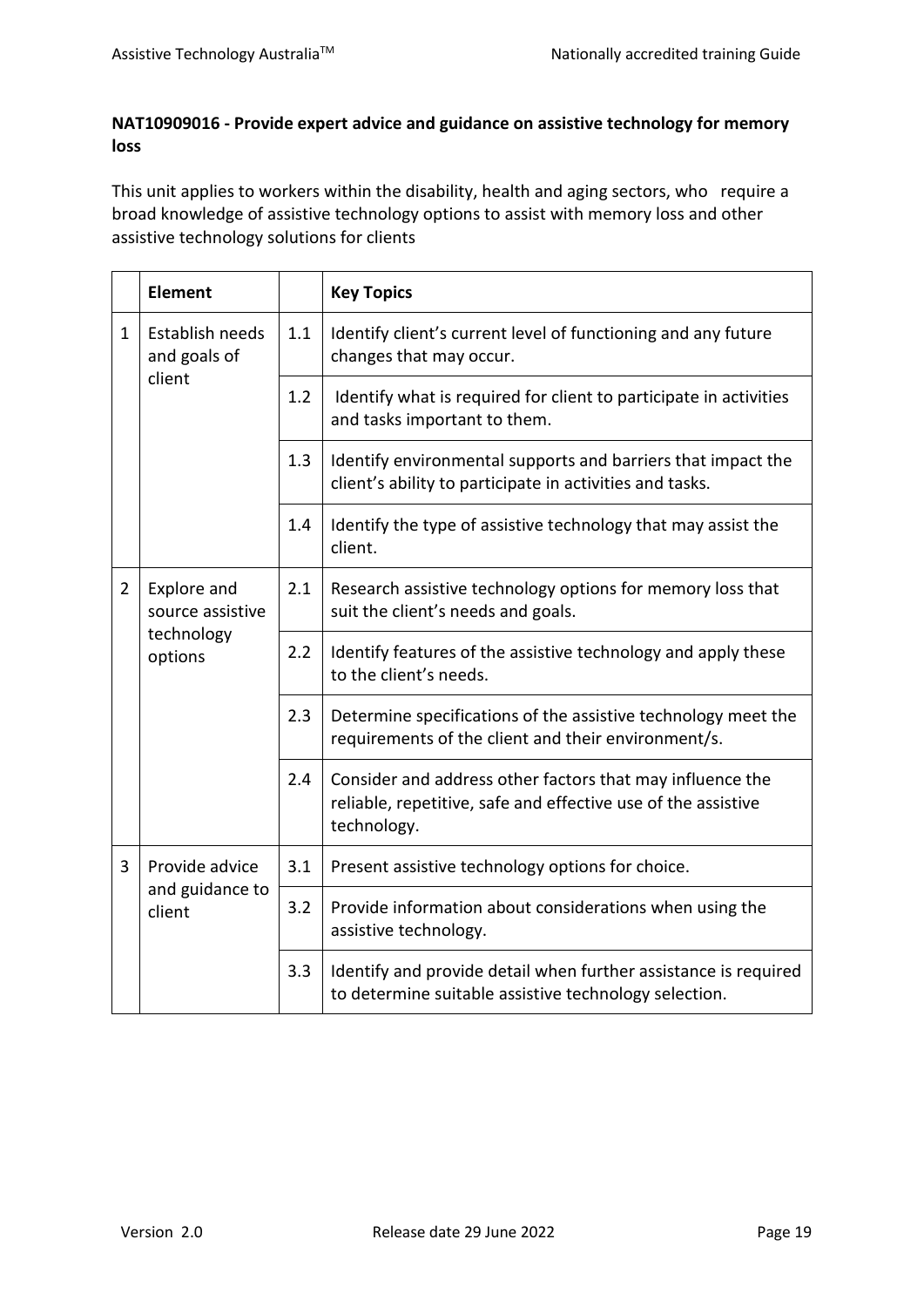# <span id="page-22-0"></span>**Delivery Strategies**

Training may be delivered using a mixture of delivery modes, including face to face, online or structured distance.

To be competent students must complete the set learning and assessment tasks.

Supports are available to ensure students receive training that addresses their needs and abilities.

This may include:

- personal support services
- **assistive technology or special equipment**
- modification of the format of content
- Adjustment to the physical environment.
- **additional time to complete the tasks**

Some costs incurred may be the responsibility of the student.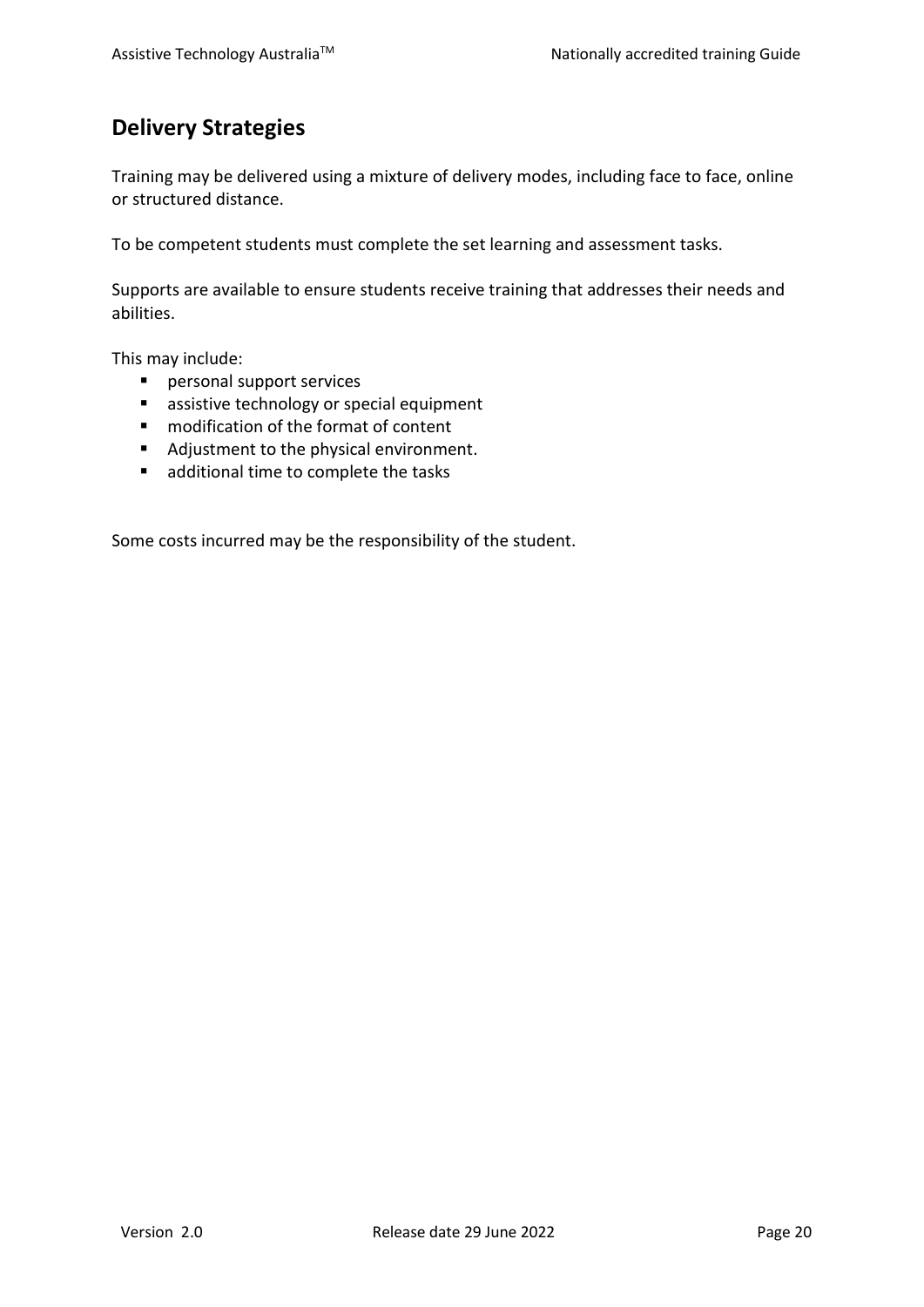### **Delivery Plan**

| <b>Unit Code</b> | <b>Nominal hours</b><br>(Face-face/Zoom) | <b>Non nominal hours</b><br>(Self-learning/research) |
|------------------|------------------------------------------|------------------------------------------------------|
| NAT10909001      | 30                                       | 10                                                   |
| NAT10909002      | 20                                       | 10                                                   |
| NAT10909003      | 30                                       | 10                                                   |
| NAT10909004      | 30                                       | 10                                                   |
| NAT10909005      | 30                                       | 10                                                   |
| NAT10909006      | 30                                       | 10                                                   |
| NAT10909007      | 30                                       | 10                                                   |
| NAT10909008      | 30                                       | 10                                                   |
| NAT10909009      | 30                                       | 10                                                   |
| NAT10909010      | 30                                       | 10                                                   |
| NAT10909011      | 30                                       | 10                                                   |
| NAT10909012      | 30                                       | 10                                                   |
| NAT10909013      | 30                                       | 10                                                   |
| NAT10909014      | 30                                       | 10                                                   |
| NAT10909015      | 30                                       | 10                                                   |
| NAT10909016      | 30                                       | 10                                                   |

#### **Program Information**

No one unit of study is a prerequisite for another. All units of competency are stand alone.

For students wishing to only complete a unit or group of units, if assessment is completed for each unit, a nationally recognised statement of attainment is awarded for the unit.

Students will be required to undertake learning and assessment tasks outside the allocated training time. On average, 28 hours per unit of study will need to be dedicated to completing these tasks over the duration of the course.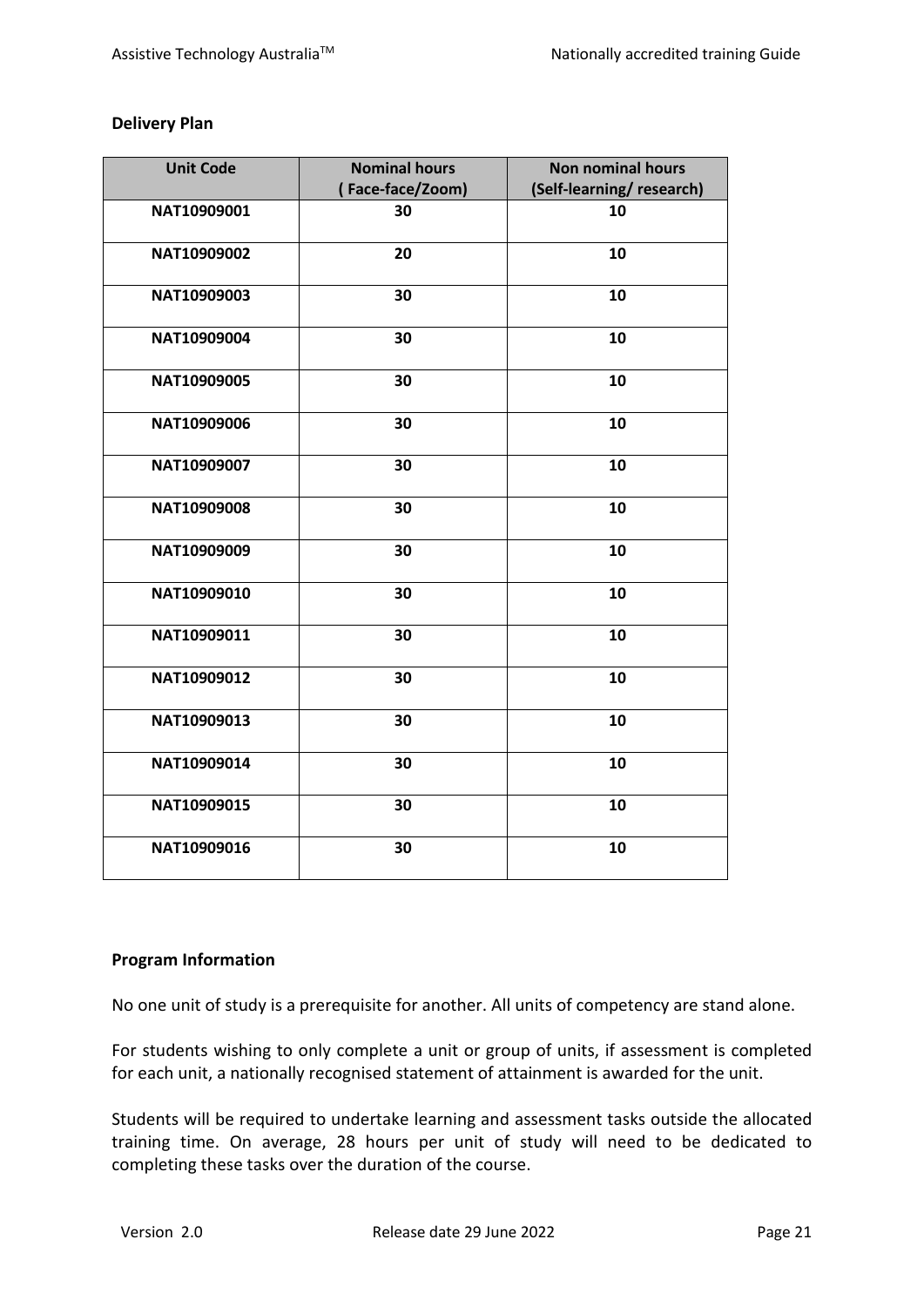Tasks and activities may include (not limited to)

- completing private study
- visiting suppliers & other organisations who display AT
- conducting research on AT possibilities

The time required to undertake these activities will vary between students based on their experience.

An approximate guide for the study time that will be required for a successful outcome is outlined within the Delivery plan.

## <span id="page-24-0"></span>**Assessment**

How is the program assessed?

Student's competence will be assessed by a fully qualified Assessor and will be assessed against the units of competency.

Assessment of performance will be *competency based* and completed after the conclusion of training.

- Assessment tasks will be presented and discussed during face to face training.
	- **Assessment activities may include,** 
		- written assessment
			- **short and long answer questioning**
			- case studies that require written response
			- multiple choice questions
			- collection of evidence assistive technology possibilities
		- simulation
			- **scenarios**
			- role play activities
- **Students are required to complete all assessment tasks outlined in each assessment** booklet.
- When submitting each assessment booklet, a completed cover sheet must be attached.
- Each assessment booklet is to be submitted no later than 6 weeks after the completion of the face to face training unless directed otherwise by the assessor.
- Extension requests must be lodged prior at least 1 week to the due date. Refer to student handbook for procedure.
- The assessor will be the final arbiter to decide if there is sufficient and appropriate information provided to be deemed competent.
- Students can resubmit a written assessment 2 times if the assessor deems your work unsatisfactory. After the third submission, if work is still unsatisfactory AT AUST will discuss the most appropriate strategy for you.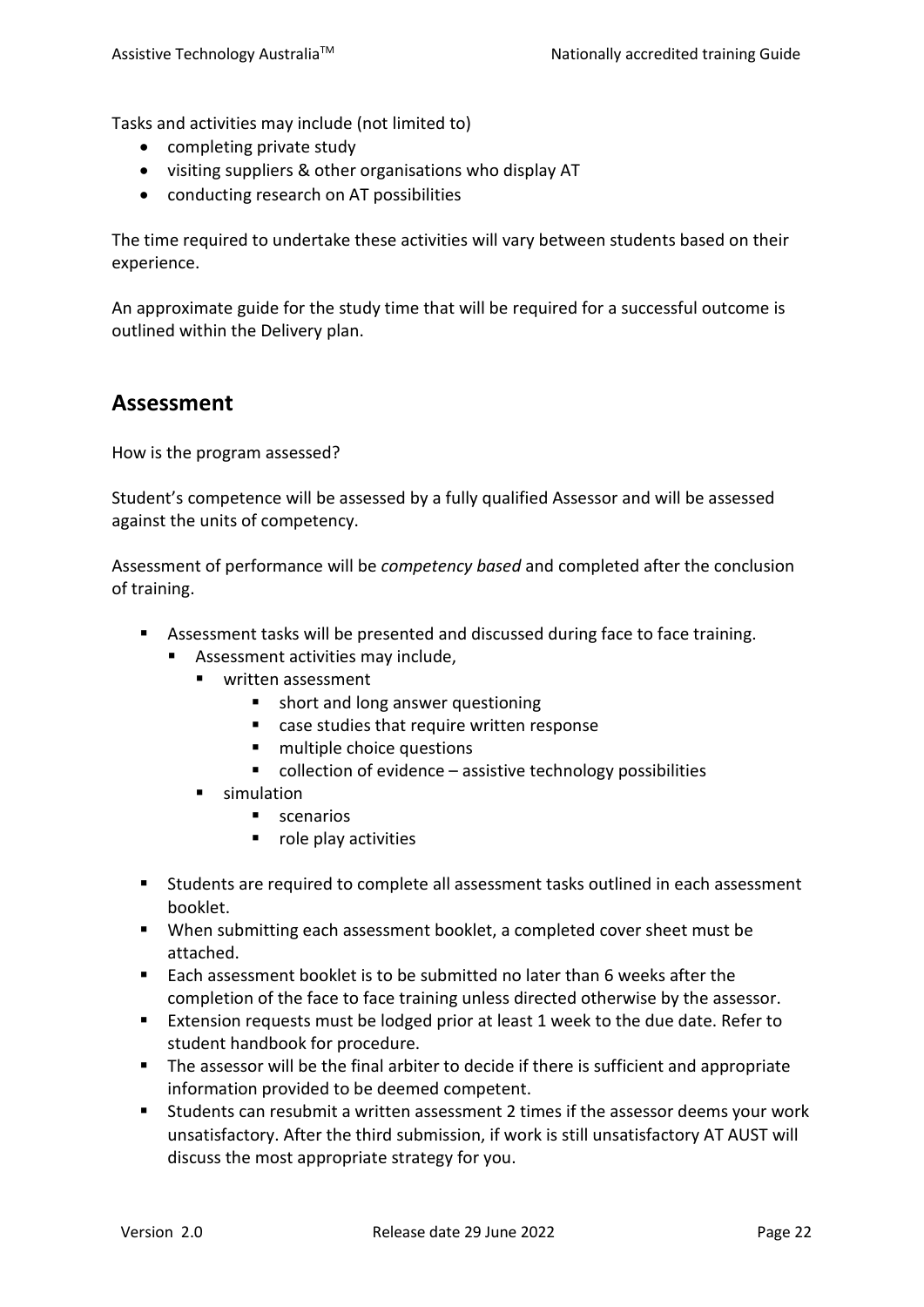- Resubmissions and/or request for supplements are due no later than 4 weeks after request date for additional information. If unable to submit by due date, this needs to be negotiated with assessor at time of request for additional information.
- **IF Interactions with your assessor are highly recommended.**
- **If a student believes the decision made by the assessor is unfair, then you need to** contact AT AUST in writing stating your concerns. The student Feedback and Complaints from can be used.

The assessor will assess the work, record feedback on the marking sheet and return the feedback directly to the student. The estimated return of marked assignment is about 4 weeks from date of submission. Any incomplete or unsatisfactory work will be indicated and a new submission due date recorded.

Submission of your assessments will be electronic via your student Portal. All emails are to be sent via the portal.

#### **Assessment Submission**

When ready to submit assessment, please do the following.

Upload file through the student portal

Students will be sent an acknowledgement email when assessment has been received.

#### **Statements and Certificates**

Students will receive a Statement of Attainment and student transcript for any units completed including assessment.

Those who undertake only part of the training program or who do not successfully complete or choose not to complete the set learning and assessment tasks will be issued with a Certificate of Participation.

## <span id="page-25-0"></span>**How is the Training Evaluated and Reviewed?**

AT-AUST in consultation with the appropriate Trainers and Assessors will progressively monitor the training delivery.

Documented evaluations include:

 Student Survey - to be completed by individual students at the end of the training. This is done through the Student Portal

We have appropriate policies in place and maintain high professional standards in the marketing and delivery of vocational education and training and safeguard your interests and welfare.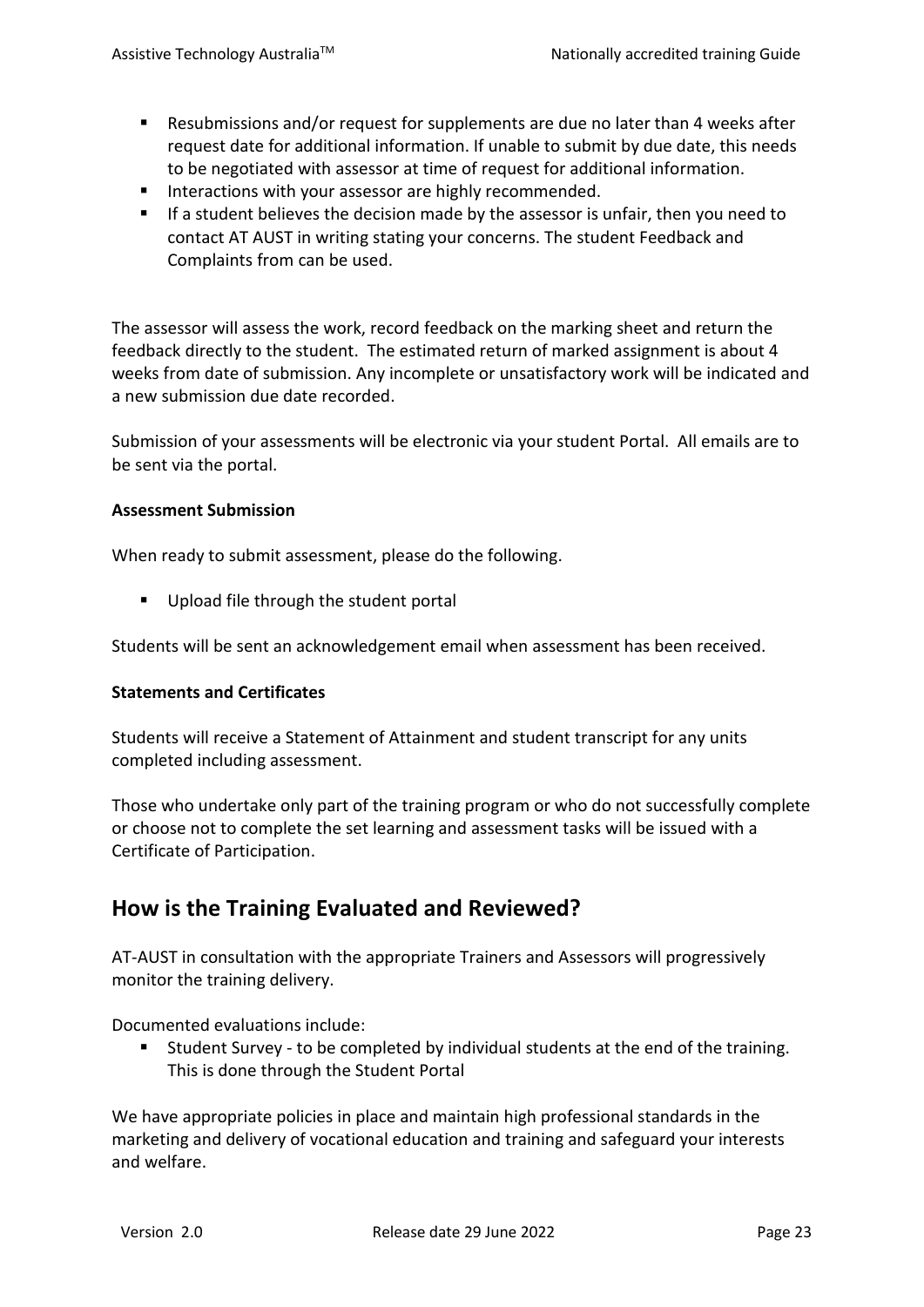Ongoing evaluation will ensure programme, delivery and assessment processes meet your needs, the national standards for vocational training and the continuous improvement in our delivery of training programs.

# <span id="page-26-0"></span>**Study Support for Students**

The completed Enrolment Form will be used by training staff as a tool for identifying students who may potentially require support, for example in language, literacy and/or numeracy or if the student has a disability. All students prior to commencing the course will complete this form.

You may access training support by contacting AT-AUST.

## **Learning Support**

During the course, students will be supported by:

- Qualified facilitators during training sessions
- Email and telephone support

Students are encouraged to use the support services offered by AT-AUST.

Students may be assessed in order to ascertain if their Literacy and Numeracy skills are sufficient to successfully undertake the training program. This is usually via interview or completion of an exercise contained in the proposed training program.

#### **Prerequisites to Training**

There are no entry requirements for students wishing to complete an individual unit or groups of units

# <span id="page-26-1"></span>**Enrolling in the Nationally Accredited Training in Assistive Technology**

The course brochure and the AT AUST website (www.at-aust.org) give specific details with accurate, relevant and current information for employers and students

The Nationally Accredited Training in Assistive Technology Training Guide, Student Handbook and Enrolment Form can be obtained from the website or you can contact AT AUST to have a copy forwarded by post or email.

#### **Fees**

For the detailed fees for each unit please visit the Assistive Technology Australia website. Total Fee to be paid on enrolment.

For other fees and charges that may apply, refer to student handbook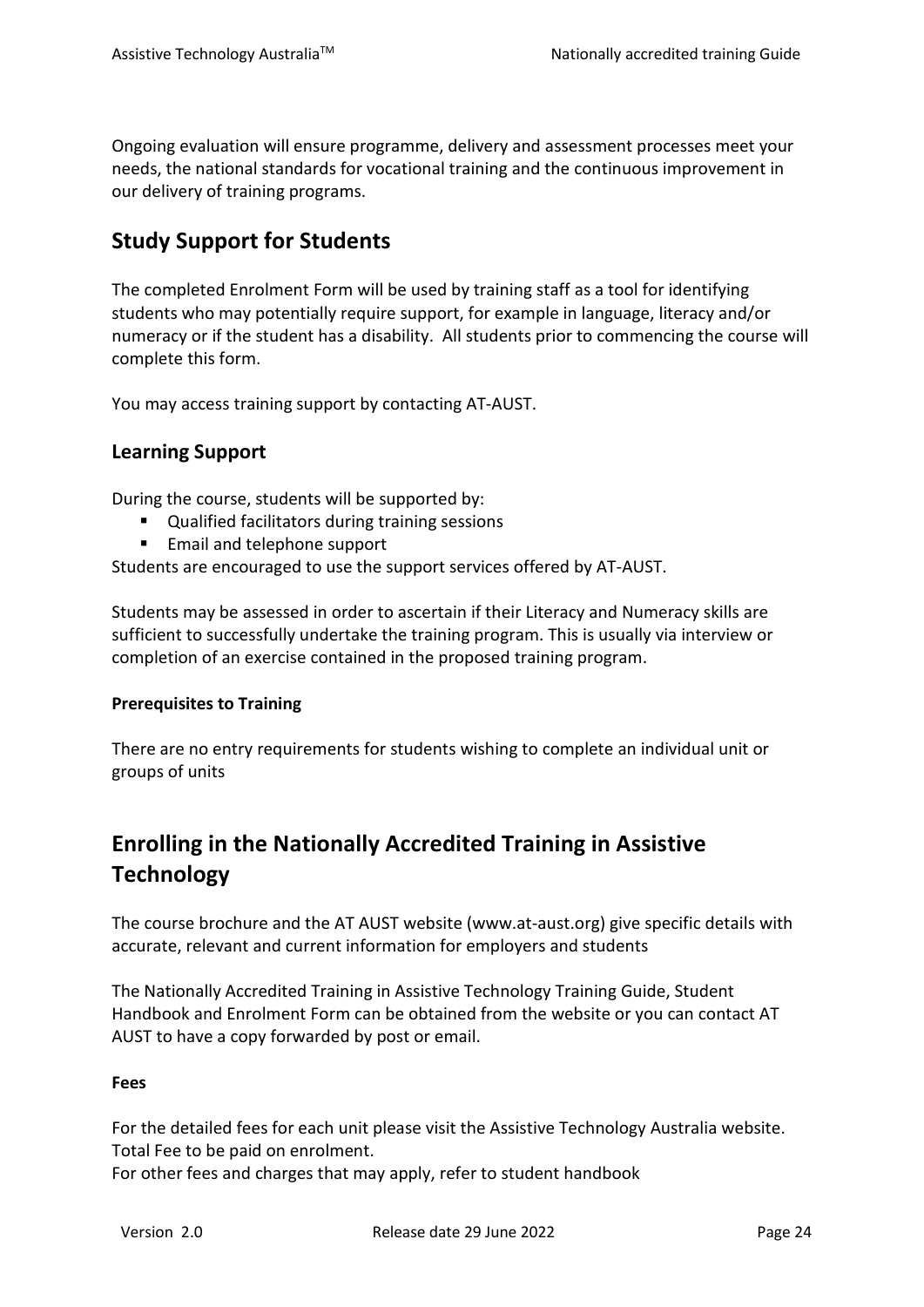### **Confirmation of enrolment**

Once the enrolment has been accepted and paid you will receive a confirmation acknowledgement, and gain access to your Student Portal where you will have access to all training materials according to each training material release schedule.

## *NB. The Training Guide & Student Handbook must be read before signing the declaration on the enrolment form.*

# <span id="page-27-0"></span>**Recognition of Prior Learning (RPL)**

For experienced people already working in industry, one of the ways to achieve National Qualifications is through a Recognition of Prior Learning (RPL) process.

RPL is a form of assessment which relies on the student being in a working situation when naturally occurring products and processes can be observed or produced in written form, or explained through a professional conversation and can therefore produce evidence of the student's skills, knowledge and competency as described in the unit standards contained in the qualification.

You will need to work with an assessor to identify: the qualification(s) you wish to achieve, the key elements and outcomes of each of the units which comprise the training program, in relation to the work you are doing and what you would be able to produce to use as evidence of your skills, knowledge and competency.

# <span id="page-27-1"></span>**Learning Materials**

All students interested in enrolling in the course will receive:

- Student Handbook, Training Guide which includes contact details, overview of training and assessment strategies and AT-AUST policies and procedures.
- **Enrolment Form.**
- Course Manual including unit guides, course notes, learning and assessment tasks, attachments, and a list of other resources.
- Additional resources and reference materials will be provided for each of the units. These may include: texts, journals, videos, fact sheets and websites including Assistive Technology Australia.

#### **What resources will students need access to?**

- Home PC with access to the Internet and a printer for completion of assessments.
- All students are required to set up a login (free) to the Assistive Technology Australia website.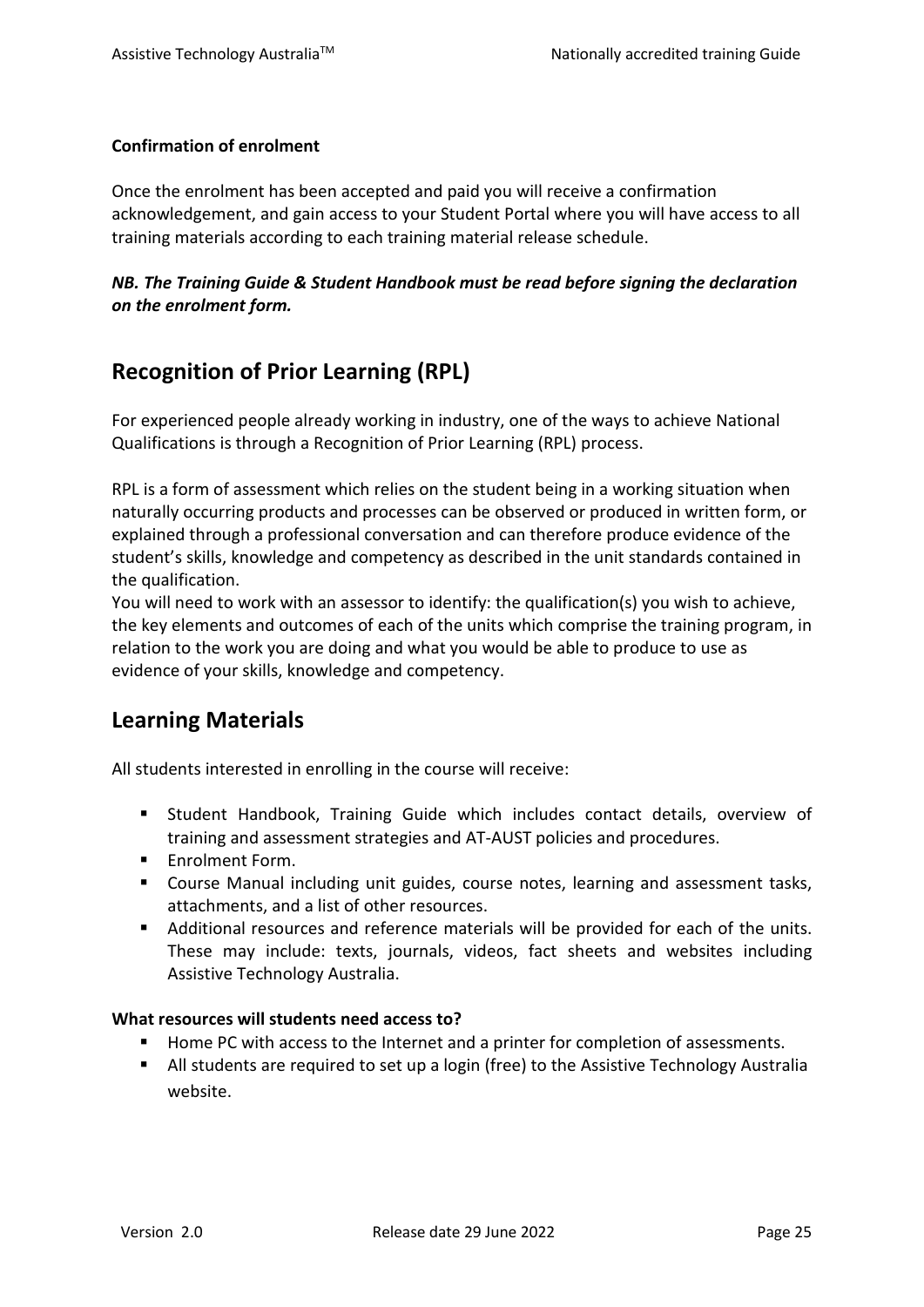# <span id="page-28-0"></span>**Course Information**

The date, time and location of all courses are detailed on the Nationally Accredited Training in Assistive Technology Course brochures available from the AT-AUST website and by contacting AT-AUST by phone or email.

# <span id="page-28-1"></span>**Contacts**

All training and student correspondence must be made by;

- calling our office on telephone 02 9912 5800 or
- email training@at-aust.org

### **Key Contacts**

Training Administration Assistant Shop 4019, WestPoint Shopping Centre, 17 Patrick Street Blacktown NSW 2148 Phone: 02 9912 5800 or 1300 452 679 Fax: 02 8814 9656 E-mail: training@at-aust.org

Training Admin assists with general training information, enrolment and RPL/RCC enquiries and coordinates the supply of training equipment, materials and resources.

Robyn Chapman Chief Executive Director/Privacy Officer Shop 4019, WestPoint Shopping Centre, 17 Patrick Street Blacktown NSW 2148 Phone: 02 9912 5807 Fax: 02 8814 9656 E-mail: [robyn@at-aust.org](mailto:robyn@at-aust.org)

Robyn may be contacted should you need to discuss any concerns or to answer any questions you may have about AT-AUST Training's procedures and policies.